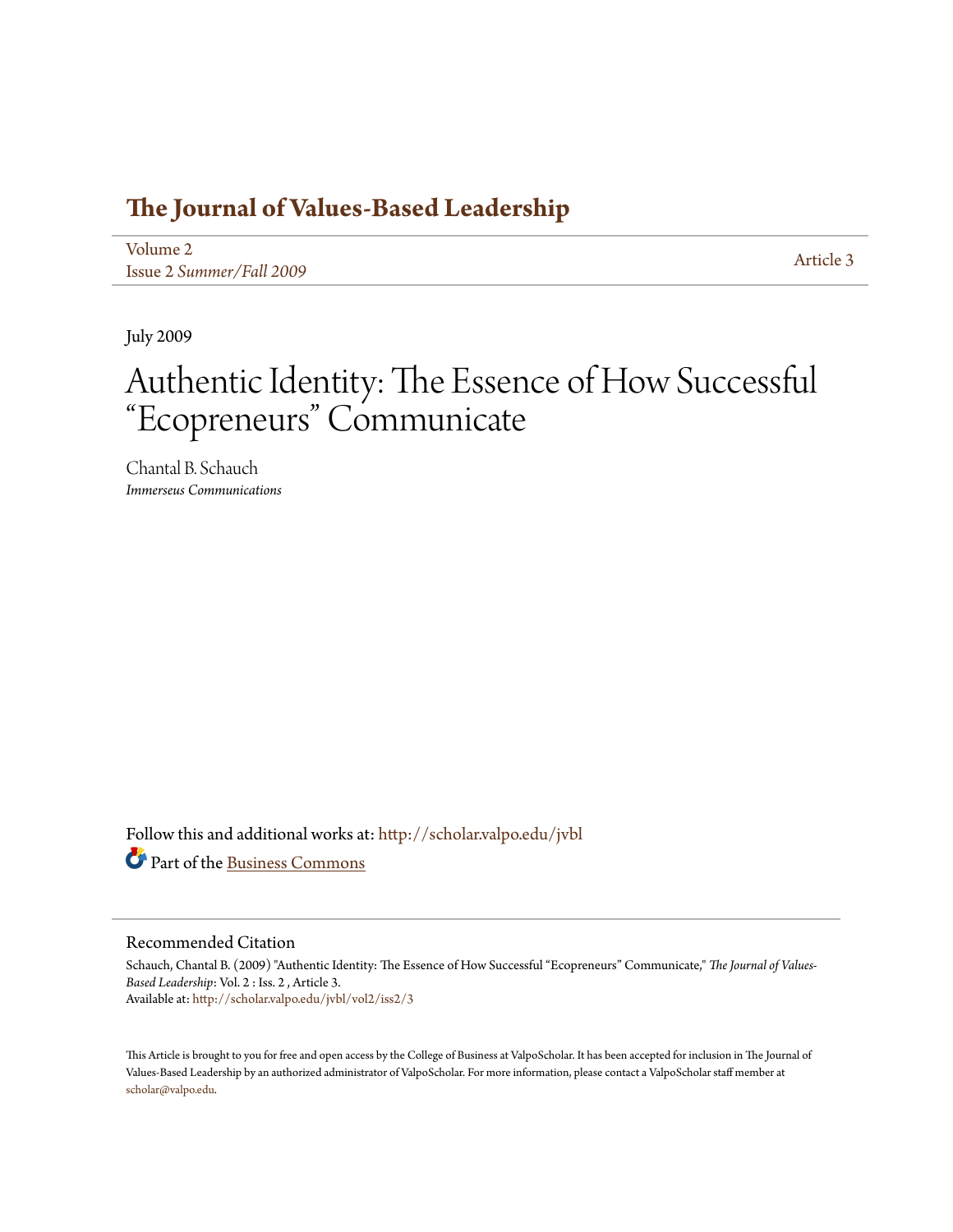

*"This is who we are and this is what we do. You've got to stick to your guns. Things will come around ― sometimes a customer will drop off but then come back. So once again, stick to your values and beliefs and what you set out to be in the first place. I cannot compromise, I just can't. In many instances you have to make a business case decision, because without a viable business, you cannot survive. But when it comes to bailing on who we are, and our values, just to make a sale ― I just can't do that. In fact, I just want to keep getting better and getting at the core ― digging deeper. I don't think we're doing nearly enough. We could be doing a whole lot more. I am always driven by that.* 

*―* Mickey McLeod, February 4, 2009

# Authentic Identity: The Essence of How Successful "Ecopreneurs" Communicate

**CHANTAL B. SCHAUCH, MA, BCOM IMMERSEUS COMMUNICATIONS, FOUNDER & PRESIDENT VANCOUVER, BRITISH COLUMBIA** 

#### **Introduction**

According to a recent report commissioned by the Suzuki Foundation in 2008, there is a fast growing realization by Canadians that in the long-run, a trade-off between economic prosperity and environmental protection is not an option (Rivers & Sawyer, 2008). Governments are increasingly investing in green economic solutions to contribute to global climate change initiatives, to prepare for an economic recovery from the recession, and to leverage the opportunity of long-term job creation (Finlayson, 2009). Leaders can contribute the most by looking beyond the traditional "bottom line" of maximizing profits. Fostering the long-term development of their people and organizations is critical for continuous adaptation to the

**\_\_\_\_\_\_\_\_\_\_\_\_\_\_\_\_\_\_\_\_\_\_\_\_\_\_\_\_\_\_\_\_\_\_\_\_\_\_\_\_\_\_\_\_\_\_\_\_\_\_**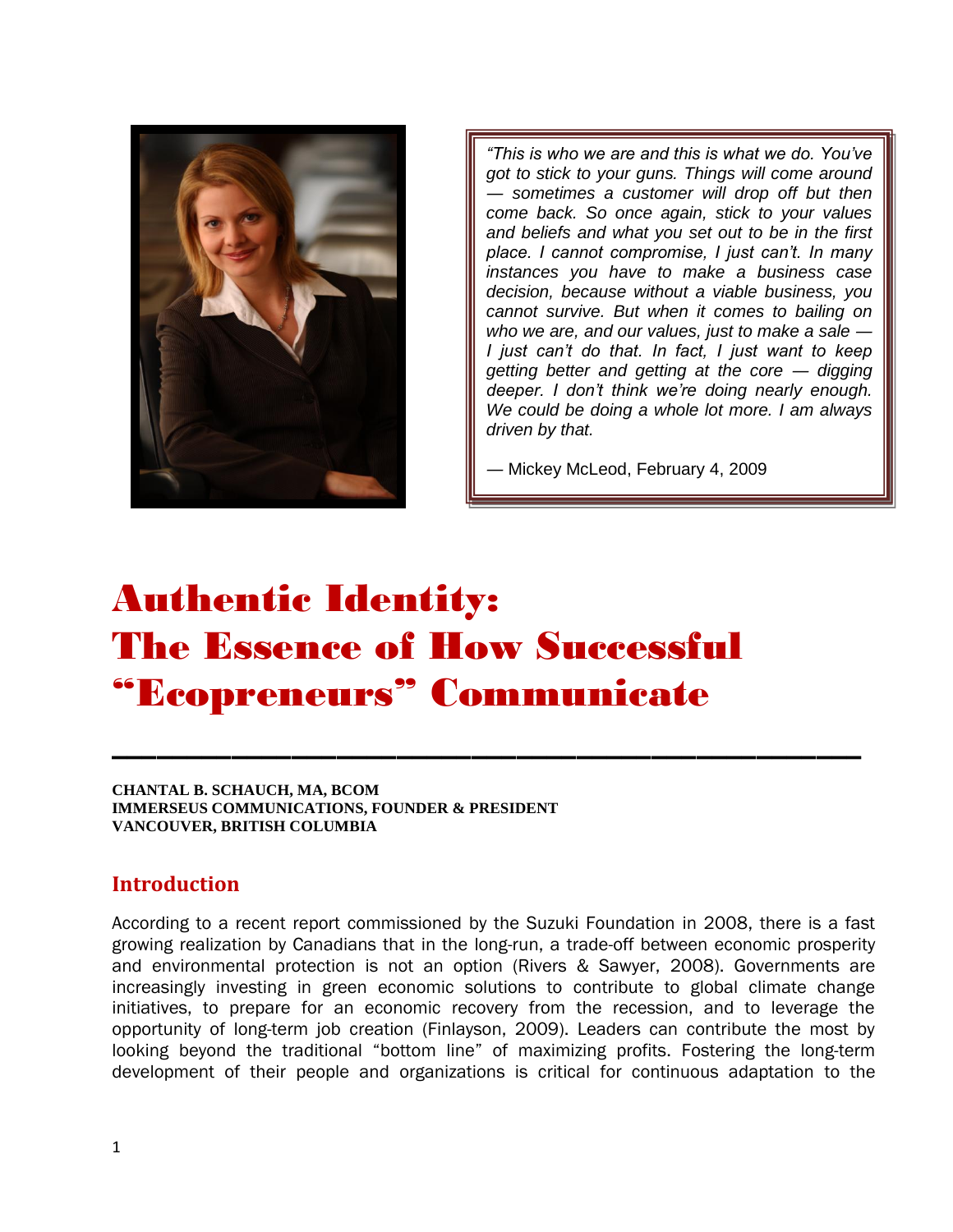changing environment, thereby enhancing the ability to thrive and grow (Kouzes & Posner, 2007). Thus, today's "age of accountability" (Savitz, 2006, p. xiv) — which demands economic development, social benefits, and environmental protection ― leads back to what John Elkington (1997) argued twelve years ago. To be considered sustainable, companies need substantial performance shifts using "triple bottom line" (TBL) metrics, a concept that supports the three dimensions of economic, social, and environmental values (Dixon & Clifford, 2007; Elkington, 1997; Henriques & Richardson, 2004).

## **The New Entrepreneur**

Enter the "ecopreneur." Unlike archetype entrepreneurs motivated predominantly by the bottom line, ecopreneurs are basically entrepreneurs who aspire to grow profitable, sustainable businesses while changing the world through quality improvement of life and environment (Dixon & Clifford, 2007; Linnanen, 2002). Ecopreneurs are particularly well suited to act both as role models and catalysts of change because they take proactive steps towards triple bottom line practices.

A sustainable business ― for the purpose of this study ― is one that remains successful for the long-term by creating shareholder profit while preserving and improving the environment and the lives of its stakeholders (Savitz, 2006). In other words, a sustainable business upholds the principles of the triple bottom line. Ecopreneurs, in particular, focus on bridging the gap between economic success and environmental progress (Schaltegger, 2002). As such, they have the opportunity to be leaders in advancing sustainable economic and commercial systems designs (Schaper, 2005). As the importance of sustainability in business increases, and global stakeholder awareness (in addition to demands) grows through media and Internet accessibility, the arrival of a "new social norm" (P. Robinson, personal communication, May 5, 2009) is inevitable. To direct this change, communication plays a critical role, especially since managing meaning and mastering communication is essential and "inseparable from leadership effectiveness and entrepreneurial success" (Nurmi & Darling, 1997, p.58).

Companies are progressing well on the environmental and social fronts; however, as Bob Willard (2002) explains in *The Sustainability Advantage*, they must move from treating environmental aspects as a specialized departmental or staff concern to an organization-wide context of sustainable development. For this behavioural shift to take place, the implementation of solid communication and education strategies are essential (Willard, 2002).

To contribute to the growing need for communication strategies and educational programs, I set out to understand how successful, role model ecopreneurs communicate to establish and sustain their triple bottom line organizations, and based on the findings, distil recommendations to assist aspiring ecopreneurs, and encourage current entrepreneurs and entrepreneurial leaders with their triple bottom line pursuit.

## **Authentic Identity**

This qualitative study relied on identifying exemplary ecopreneurs in various industries across North America — with particular emphasis on British Columbia — who are successfully leading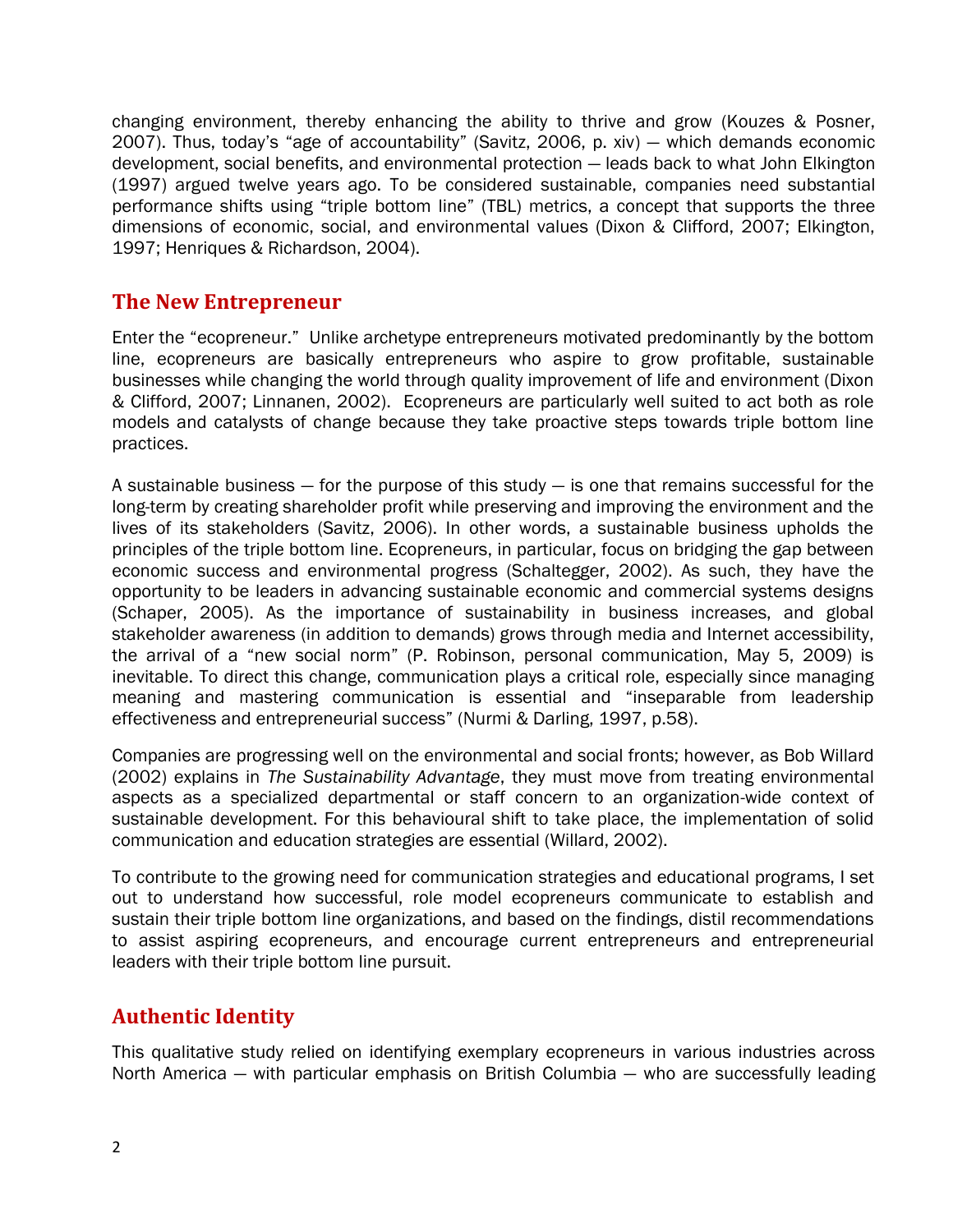sustainable small to medium-sized organizations. Through in-depth, one-on-one interviews, I asked 13 select role models to reflect on their individual journeys, experiences, motivations, success factors and challenges to date, and to share current practices, future objectives, and advice. Five key groups of common attributes emerged from the ecopreneurs' accounts and revealed an innate presence and overarching theme of "authentic identity" as the essence of how successful ecopreneurs communicate. What was apparent and speaks to Jim Kouzes' and Barry Posners' (2007) comment about leadership in general, "We all know deep down that people can only speak the truth when speaking in their own true voice" (p. 48). This is what these role model ecopreneurs epitomize ― an unwavering confidence in who they are and what they stand for, conveyed authentically in all their actions. Since successful entrepreneurs have the power to be true change agents, the more leadership in triple bottom line practices emerges from entrepreneurs, the faster we can move our communities toward a successful sustainable future (Dixon & Clifford, 2007). The formation of new eco enterprises plays a considerable role in this endeavour, and assisting aspiring ecopreneurs to do so is critical.

## **Developing Identity**

The study of ecopreneurs and ecopreneurship is a relatively young discipline which emerged in the 1990s (Shaltegger, 2002; Schaper, 2002), and only gaining true momentum in the early  $21^{st}$ century with authors, such as Robert Isaak (2002), Lassi Linnanen (2002), Stefan Schaltegger (2002), Michael Schaper (2002), and Liz Walley and David Taylor (2002). More recently, the discourse in this field — especially through mainstream articles, blogs, and websites  $-$  has broadened further which can be attributed to the growing awareness of the importance of sustainable development and the role small to medium-sized businesses can play in leading change (Schaper, 2005). In addition, and maybe through the recommendations and works of Michael Schaper (2005), practical guides for ecopreneuring and case studies are emerging, five of which are presented in his work. Nonetheless, this review of the literature reveals and supports David Gibbs' (2009) critique that "it is heavy on speculation and extremely light on empirical evidence." It also confirms his comment that "we have little idea of how ecopreneurs engage in making sense of their business for themselves and for others and how (or if) they develop a coherent identity as they seek to reconcile being enterprising and environmentally aware" (p. 73).

For many years, identity has been extensively studied by social and behavioural scientists to further understand human thought and action (Jung & Hecht, 2004). The Oxford English Dictionary (1996) defines "identity" as an expression of "being a specified person," having an "individuality" or "personality." It is the core of an individual, a "central aspect" that differentiates this person from others (Goffman, 1963, p. 56). Yael Tamir (1996) discusses that identity is something that an individual can explore and discover through self-reflection. It is something we can define and even choose. It entails having a willingness to make changes in the way we see ourselves and in relationships with others. As such, it could be described as "an inward process" (Tamir, 1996, p.176). We are then talking about personal identity, which Steven Hitlin (2003) explains is something individuals experience as fundamental or distinctive to their being. Further, Hitlin notes that what we consistently think about over time is what makes up our personal identity. Joshua Guilar (2008) is more explicit in this notion by saying "people become who they are through communication" (2008, p. 7). Eura Jung and Michael Hecht (2004)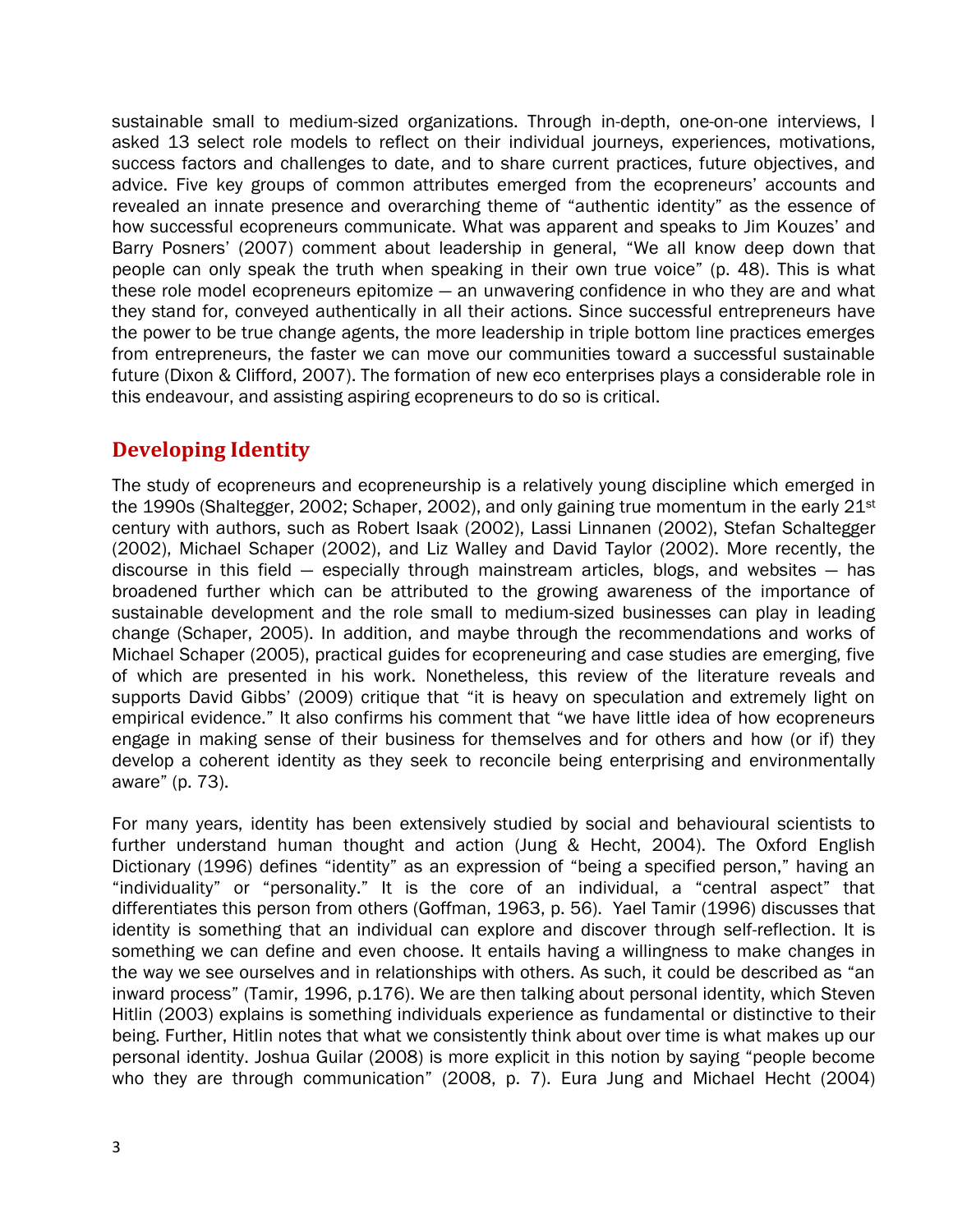suggest that through communication, identity is not only a sign of self, but also that of an individual's role in relationships and society. The "Communications Theory of Identity" (CTI) sheds further light on how communication plays a significant role for the development of personal identify.

CTI materialized in the 1990s in an attempt to integrate communication in the study of identity (Hecht, Warren, Jung, & Krieger 2005; Jung & Hecht, 2004). This theory emphasizes and differentiates itself from other identity theories in that it focuses on "the processing of identity through interaction" (Hecht et al., 2005, p. 261). CTI utilizes the idea that "the mutual interaction between an individual and society is reflected in identity" (Hecht et al., 2005, p. 260). To demonstrate how communication is innately connected to identity, CTI explains four layers of identity, which are interconnected at all times, representing personal identity, identity in relationships, identity within and among groups, and identity of enactment (Hecht et al., 2005; Jung & Hecht, 2004). The personal layer defines the understanding of self, the relationship layer denotes a mutual formation of identity through communication in relationships, and the group layer explains influences on identity through shared group characteristics and common history. The last layer of performance or enactment of self is key to CTI because "identity is formed, maintained, and modified in a communicative process" (Hecht et al., 2005, pp. 261-262). In other words, identity is a reflection of communication, and communication in turn externally projects identity (Hecht et al., 2005). Thus, communication is found among all layers of identity and creates an interdependence which makes it impossible for the layers to be isolated from each other ― even when contradictions and inconsistencies occur (Hecht et al., 2005).

The mention of possible contradiction brings up the notion of "identity gaps," which are inconsistencies or contradictions that inevitably appear since people are rarely perfect in their communication and social relations (Jung & Hecht, 2004, p. 268). Much of this can be attributed to different points of reference and interpretations given individuals' experiences or lack thereof (Jung & Hecht, 2004). If gaps occur in one shape or form in all communication and relationships, then a key challenge or opportunity lies in narrowing the identity gaps in communication to improve relationships and results (Jung & Hecht, 2004). As such, Eura Jung & Michael Hecht (2004) encourage that finding ways to further the reduction of identity gaps will significantly strengthen both the applied and scholarly aspects of CTI. The concept of *authenticity* as it relates to identity may play a role in achieving this.

From a credibility perspective as a leader, authentic communication through knowing yourself is essential since "leadership is a means of personal expression" (Kouzes & Posner, 2007, p. 48). Authenticity is a quality that a person innately expresses; it means being true to one's self, one's identity; to be real and act genuinely in accordance with what one values and believes at the core (Vannini & Burgess, 2009; Vannini & Williams, 2009). Steven Hitlin (2003) explains "we feel authentic when we behave in keeping with our values. Authenticity, in other words, reflects an activation of one's personal identity" (p. 123). When we are true to our core, as set by a "guiding ideal" or "exemplary state," then we can attain authentic identity (Ferraro, 2009, pp. 22-23). In other words, we need to walk the talk to bridge the gap between what is ideal and what is reality. Joshua Guilar (2008) explains, "In becoming authentic, we deepen our connections with others" (p. 7). The more we understand how our interactions with others, our messages, both verbal and nonverbal, affect our relationships, the more authentic we become (Guilar, 2008). Given this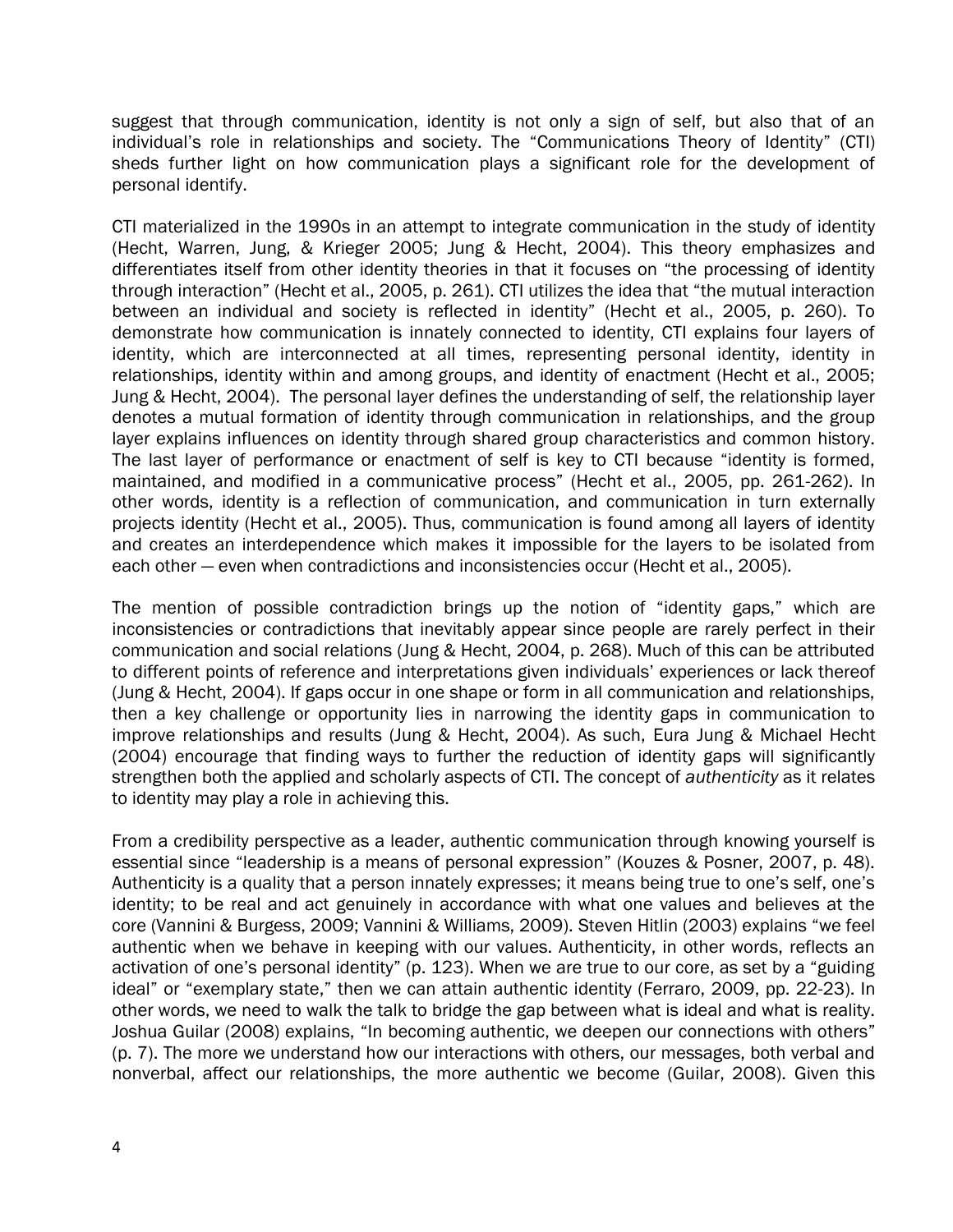notion, perhaps a successful ecopreneur's key to narrowing identity gaps as described by CTI, is the ability to find congruence among the four layers of identity through alignment and consistency with self, in relationships and groups, and in action?

## **Method and Data Analysis**

Choosing "Grounded Theory" in accordance with Kathy Charmaz (2006) as a research strategy seemed a natural fit for this study because I wanted to first and foremost learn from role model ecopreneurs to find common themes of communication without starting with a set of preconceived notions. I combined Grounded Theory together with an interview method, allowing for the gathering of "rich data." They are ideal for comparison across exemplars, and provide more flexibility and focus than other strategies (Charmaz, 2006, p. 14). More specifically, I applied an ―intensive‖ interviewing technique as I was looking for in-depth examination and discovery of the ecopreneurs' experiences and knowledge through careful reflection and description (Charmaz, 2006). Intensive interviews "explore a particular topic with individuals who have had the relevant experience," a feature that distinguishes this type of interview technique from regular interviews (Charmaz, 2006, p. 25).

Because this study relied on role model ecopreneurs, the best case exemplars were chosen in accordance with a pre-determined criterion based on Bob Willard's (2005) five stages of sustainability: stage one indicates that companies are at pre-compliance, not adhering to regulations; at stage two, companies reactively adhere to the law; at stage three, companies move beyond compliance because they realize the benefits of cost savings, community investment, and social marketing, yet green initiatives are kept to specialized departments; at stage four, companies fully transform and rebrand themselves to include sustainability as part of their strategic focus and culture; and stage five companies are founded with triple bottom line values, the passion to make the world a better place, and a belief that it is the right thing to do. These are the so called "green-green" companies, "designed to be green in processes and products from scratch," in comparison to stage four, where companies move to integrated green practices once they realize the benefits and advantages from a good business case perspective (Isaak, 2002, p. 82).

I decided to focus on successful and exemplary ecopreneurs across various industries in North America with emphasis on British Columbia, who are founding owners and leaders of their stage five, small to medium-sized organizations. I started to interview in batches of four, and after interviewing a total sample size of 13 ecopreneurs, I observed that I had reached a "saturation" point because no additional key themes emerged and I did not learn anything new that would add significant value to the key categories (Charmaz, 2006, p. 113).

During the interview process, one exception occurred which distracted my focus slightly. Even though the overall focus of the study centered on the learning from stage five ecopreneurs, I was curious to learn from stage four ecopreneurs as well and therefore included three interviews with stage four ecopreneurs as noted by the division line in Table 1. In addition, my research strategy of Grounded Theory for assembling, organizing, and analyzing my data is based in phenomenology. In other words, since I am the sole researcher for this study, I am presenting my data analysis based on my personal perceptions and understandings of the information gathered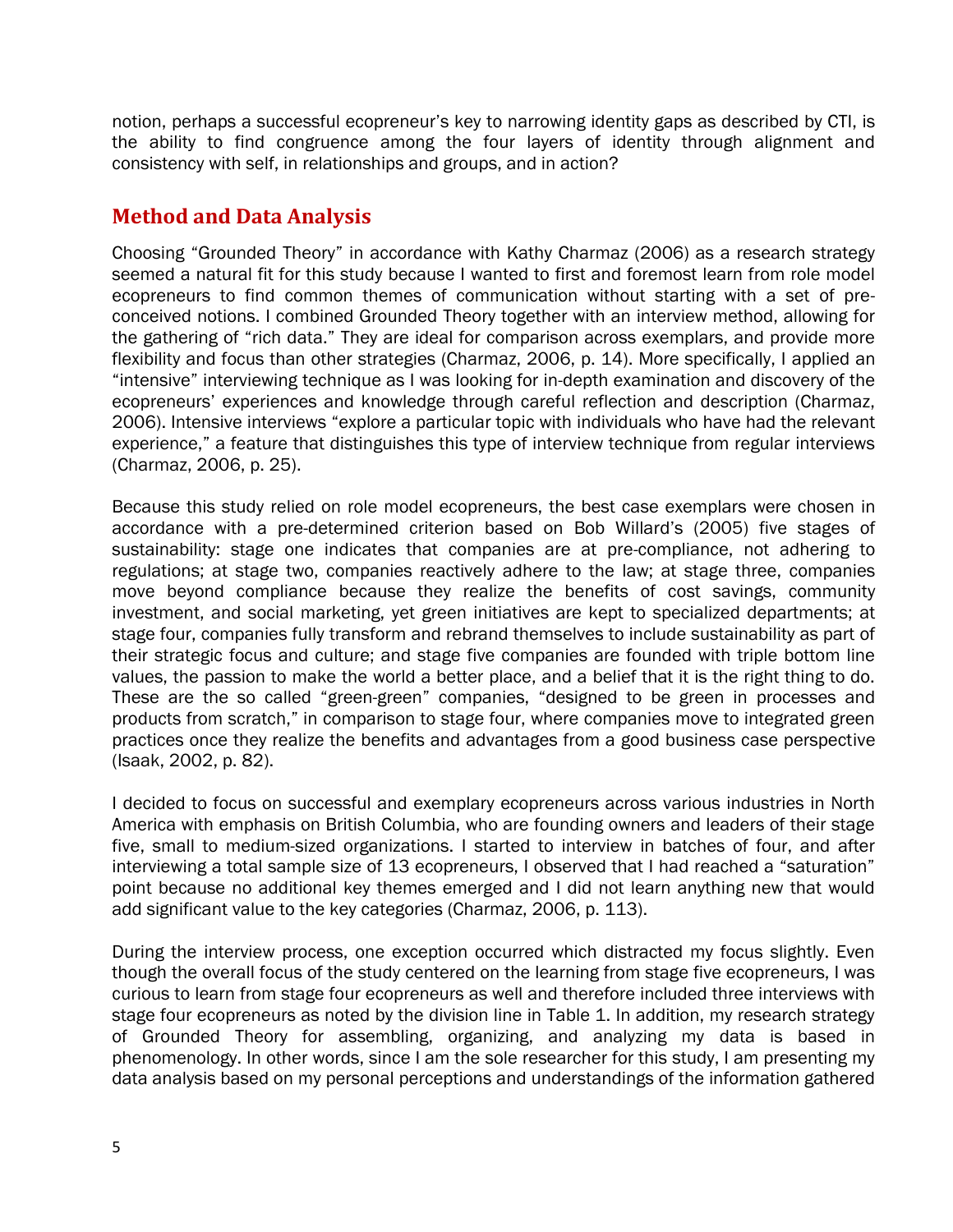(Woodruff Smith, 2008). As such, there is the possibility of a natural occurring personal bias through my interpretation of the data, particularly since I am a consultant and contractor specializing in working with ecopreneurs and had some preconceptions as to what the data might reveal. Table 1 lists the 13 ecopreneurs interviewed for this study. In the next section, I present the findings of five groups of common attributes that emerged from the data.

| <b>Ecopreneur</b>             | Company                                         | <b>Industry</b>                 | <b>Size</b> | Location                         |
|-------------------------------|-------------------------------------------------|---------------------------------|-------------|----------------------------------|
| <b>Sustainability Stage 5</b> |                                                 |                                 |             |                                  |
| Boase, Shannon                | Earthcycle Packaging Ltd.                       | Alternative<br>Packaging        | $2 - 5$     | Vancouver, BC                    |
| McLeod, Mickey                | Salt Spring Coffee Co.                          | <b>Organic Coffee</b>           | 80          | Salt Spring Island,<br><b>BC</b> |
| Jantzi, Michael               | Jantzi Research Inc.                            | Social Investment<br>& Analysis | 25          | Toronto, ON                      |
| Plant, Judith                 | <b>New Society Publishers</b>                   | Publishing                      | 11          | Gabriola Island, BC              |
| Reed, Florence                | <b>Sustainable Harvest</b><br>International     | Non-profit                      | 60          | Maine, USA                       |
| Schindel, Brian               | <b>Green Printer Online</b>                     | Printing                        | $4 - 5$     | Burnaby, BC                      |
| Shaw, Madeleine               | Lunapads International                          | <b>Online Retail</b>            | 6           | Vancouver, BC                    |
| Stephens, Arran               | Nature's Path                                   | Organic Food                    | 400         | Richmond, BC                     |
| Van Seters, David             | <b>SPUD</b>                                     | <b>Online Retail</b><br>Grocery | 200         | Vancouver, BC                    |
| Yaron, Gil                    | <b>Frogfile Office Essentials</b>               | <b>Office Supplies</b>          | $4 - 15$    | Vancouver, BC                    |
|                               |                                                 |                                 |             |                                  |
| <b>Sustainability Stage 4</b> |                                                 |                                 |             |                                  |
| Cormode, Tim                  | Power To Be Adventure<br><b>Therapy Society</b> | Non-profit                      | $6 - 10$    | Victoria, BC                     |
| Henry, Eric                   | <b>TS Designs</b>                               | Textile & Printing              | 22          | North Carolina, USA              |
| Safrata, Robert               | <b>Novex Delivery Solutions</b>                 | <b>Freight Services</b>         | 125         | Richmond, BC                     |

#### **Table 1: List and Details of Exemplar Ecopreneurs**

## **Findings: Five Attributes**

The transcribed stories and comments and the quotes selected thereafter were inspiring. The language and tone of the interviewees were full of poise and confidence. They embody their beliefs and give meaning to their actions. This was evidenced by the emerging themes. Five groups of common attributes (themes) were identified across the exemplars. This section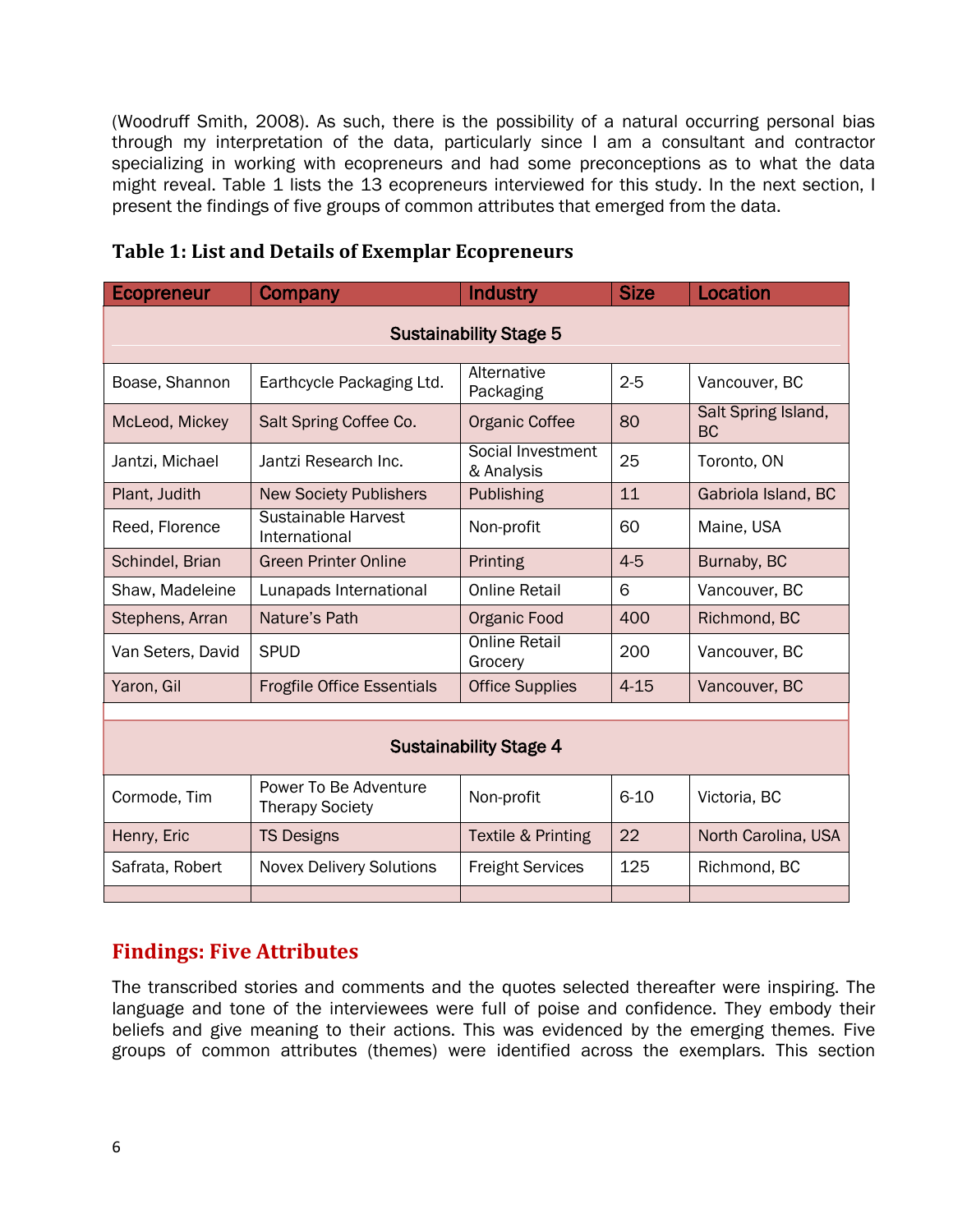introduces each group and presents quotes for each segment to demonstrate the richness of character.

### **Table 2: Identification of Common Attributes**

#### Findings: Five Groups of Attributes

- 1. Grounded by Values and Living by Values
- 2. Belief in Cause and Passion for Cause
- 3. Resolute in Mission and Consistent across Mission
- 4. Like-minded Relationships and Transparent Relationships
- 5. Learning for Life and Returning for Life

#### *1. Attribute One: Grounded by Values and Living by Values*

The most dominant theme derived from the data collected pertains to a fundamental understanding and enactment of personal core values. Early influences and an innate sense of identifying with those values shaped an authentic and life-long concern for aligning personal core values with goals. Over time, the values became deeply rooted to a level that now espouses unwavering conviction in self and cause.

For me, it's been basically a lifetime of being a person concerned about environmental and social *activities that surround us. As a teenager, I was influenced by the alternative movement [environmentalism]. That set the stage for things I did throughout my life. [...] It does feel good to have been [in this business] early but it comes from an honest place. It didn't come from a marketing angle. It comes from a true, honest place of having concerns about the people and the environment. [...] For me, running a triple bottom line business is natural* ─ *why would we do it any other way? There's no other way of doing it. [...] I won't compromise values for money but I will compromise money for values.* 

*─* Mickey McLeod, February 4, 2009

*Our mission in and of itself is the magnetism of our entire business. It really isn't that hard ─ if it is part of your values then it will come through in your business ─ it will happen organically. We lead by example and are true to who we are ─ being authentic.* 

*─* Madeleine Shaw, February 10, 2009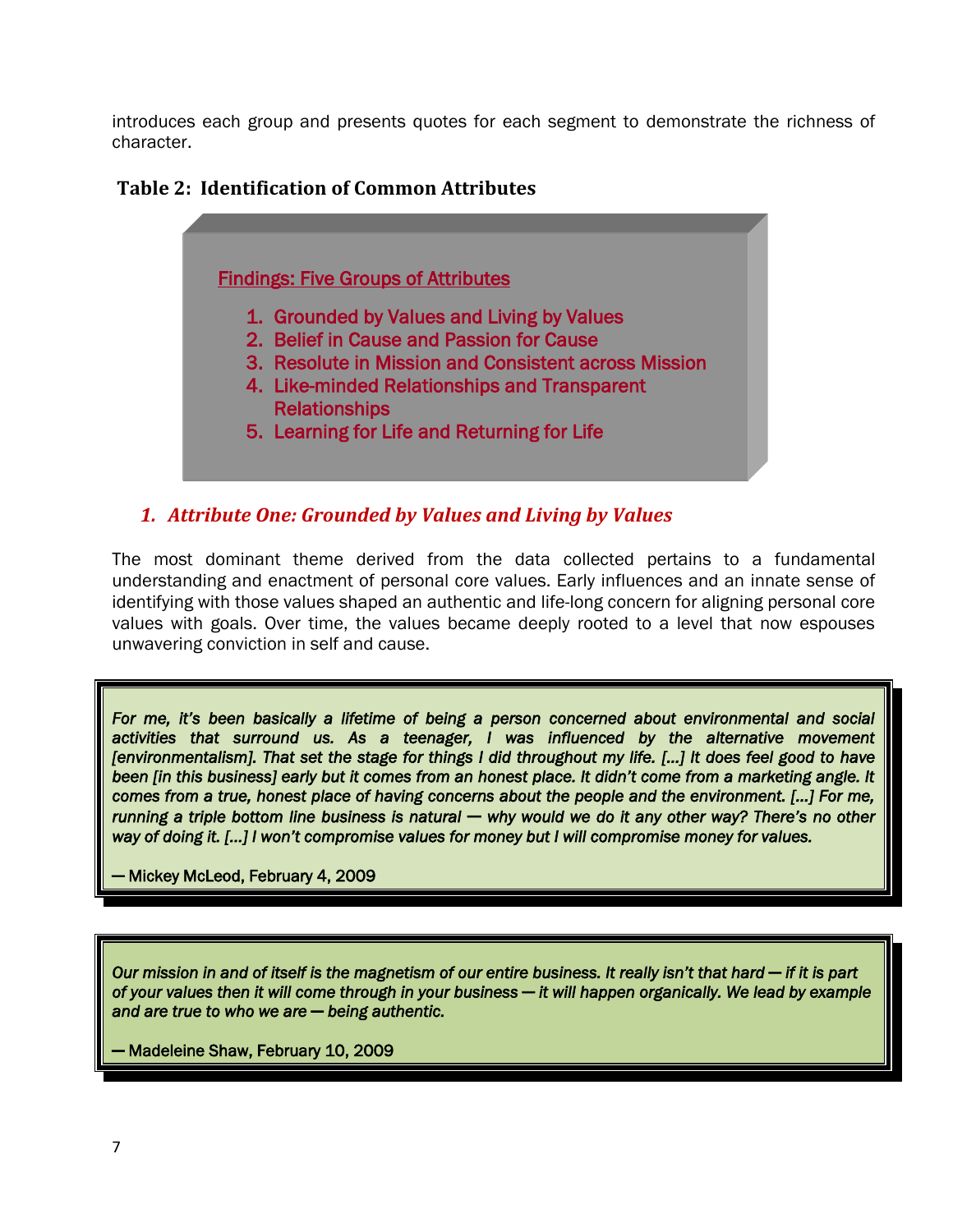*I* was born and raised on a sustainable farm that employed a lot of my father's organic principles. When I *was a boy I used to help my dad plant corn in the fields, and he used to tell me, ‗always leave the earth better than you found it.' So if that isn't a metaphor for life and conducting oneself in an ethical way, then nothing is.[...] We have a great basis – a philosophical basis that underscores everything that we do in our company. I have a set of very strong personal values that I believe in and hopefully, the work is an outcome or expression of those values. If the values are not stemming from the person who calls the shots and runs the company, then how do you expect it's going to percolate through the entire culture? It's got to come from top down and from bottom up. [...] We were running our business according to the triple bottom line without knowing it. We didn't know the term until the last few years and when we heard it, well it really made a lot of sense so we embraced it. Originally I just thought it was a right livelihood -*  being respectful of people, helpful to your customers and doing something beneficial for the earth. And if *you didn't have a profitable enterprise you wouldn't be in business for very long.* 

─ Arran Stephens, March 10, 2009

*I do it because it's intuitive ─ because there is a problem, there is a solution, and the solution is a solution for much greater things than just finding the use for waste material. There is a social element to it and a much larger environmental aspect. So, intuitive is more of an umbrella term for so many pieces of this puzzle. It makes sense to me and it speaks to me. That's what's really intriguing about it and that's what drives me.* 

─ Shannon Boase, April 29, 2009

*The values part is such an integral part of our DNA. It is just such a core part of who we are that it infiltrates every single decision we make, whether expressly or no.* 

Michael Jantzi, June 5, 2009

#### *2. Attribute Two: Belief in Cause and Passion for Cause*

The second emerging theme is that of true belief in and passion for the cause. The exemplars were first and foremost driven by something these ecopreneurs truly believed in and that they were passionate about, and ultimately found a way to blend it with business. Motivated by meaningful work and guided by their values, they found a way to translate their passions and convictions into a workable business model.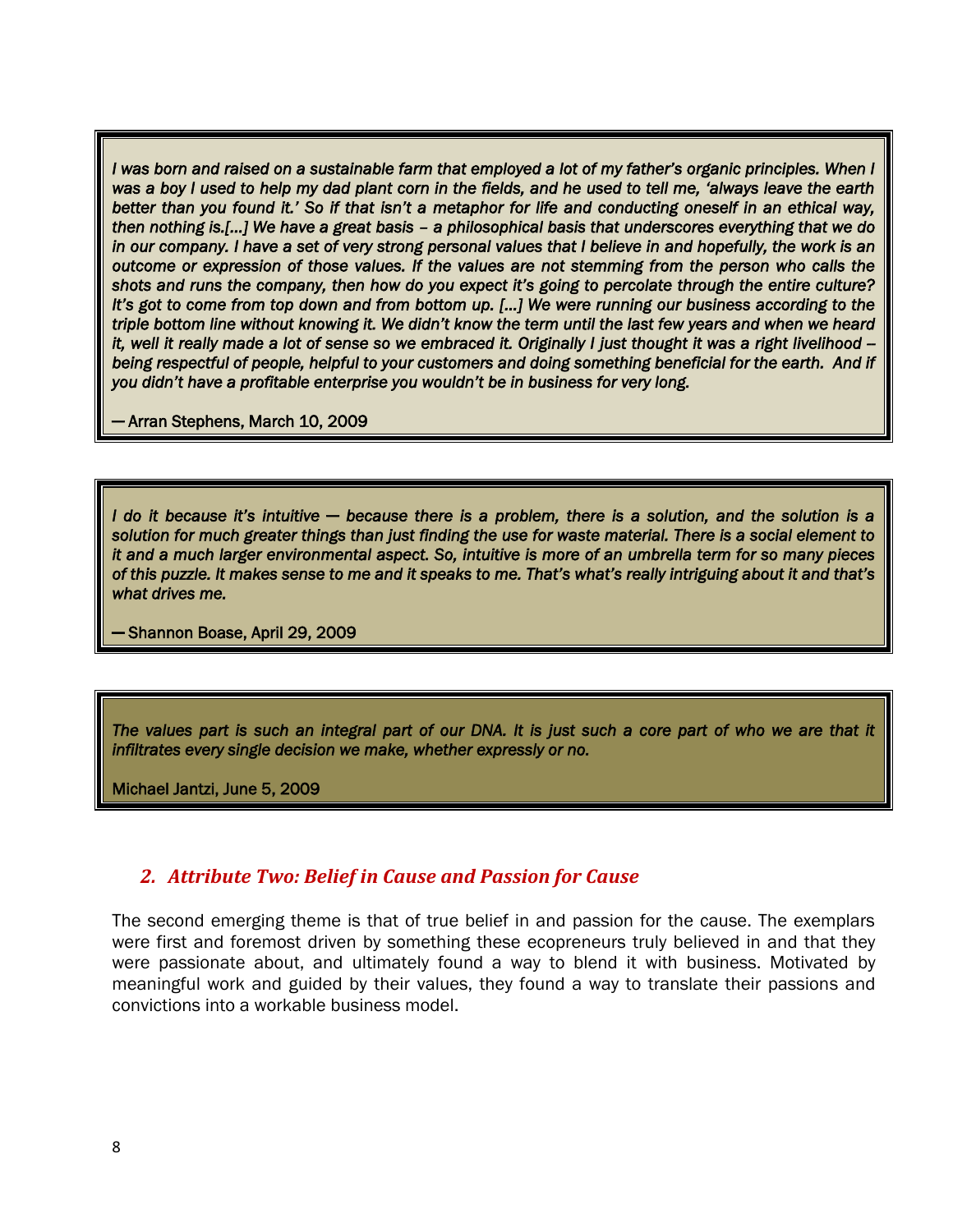*I never thought, maybe I'll go and do something else. It just never occurred to either of us. So, we just hung in there. We just did it. We believe in it as if it could happen and as if it could work. We believe in the material that we publish. We are different from other publishers who are publishing to affect their bottom line. Yes, we have to pay attention to the bottom line but we are publishing material we believe in.*  [...] I think the books speak for themselves. The kind of books that we have selected and the kind of *authors that we work with ─ the niches that we travel in ─ you can almost look at the books and see our perspectives reflected.* 

*─* Judith Plant, May 1, 2009

*Being a coffee lover, the entrepreneur in me was looking for something exciting to do so I started to really look into it and mix the desire and passion for coffee with business and values.[…] You're looking at a producing country and you're able to help them out. Magical to the consumer, coffee touches the lives of many, many people. And then the coffee itself can be a vehicle to talk about sustainability, fair trade, and all those important values. It really is a powerful tool and it is interesting to watch the evolution of it. We were one of the first ones in Canada offering organic fair trade coffee and it all happened from a little island off the coast of British Columbia ─ and we were actually able to do that!* 

*─* Mickey McLeod, February 4, 2009

*What keeps me going is a belief in the mission ─ a desire to grow this business and prove that it's a viable model ─ to create the opportunities and options for people beyond just the lower mainland.* 

*─* Gil Yaron, May 9, 2009

*I do what I do because I just love it! I love the end result! The other day I saw a song that one of the kids from the wilderness school had created to get into the program ─ and I thought this is why I do this ─ I do it so that opportunities like this exist.* 

*─* Tim Cormode, February 6, 2009

*It's important you're really passionate about what you do and the mission of the business. For us, that's what has kept us going and things have worked out. Business is such a hard thing to do so if you're just in it to make lots of money (unless that's your only motivation) then it is hard to get through tough times.* 

*─* Madeleine Shaw, February 10, 2009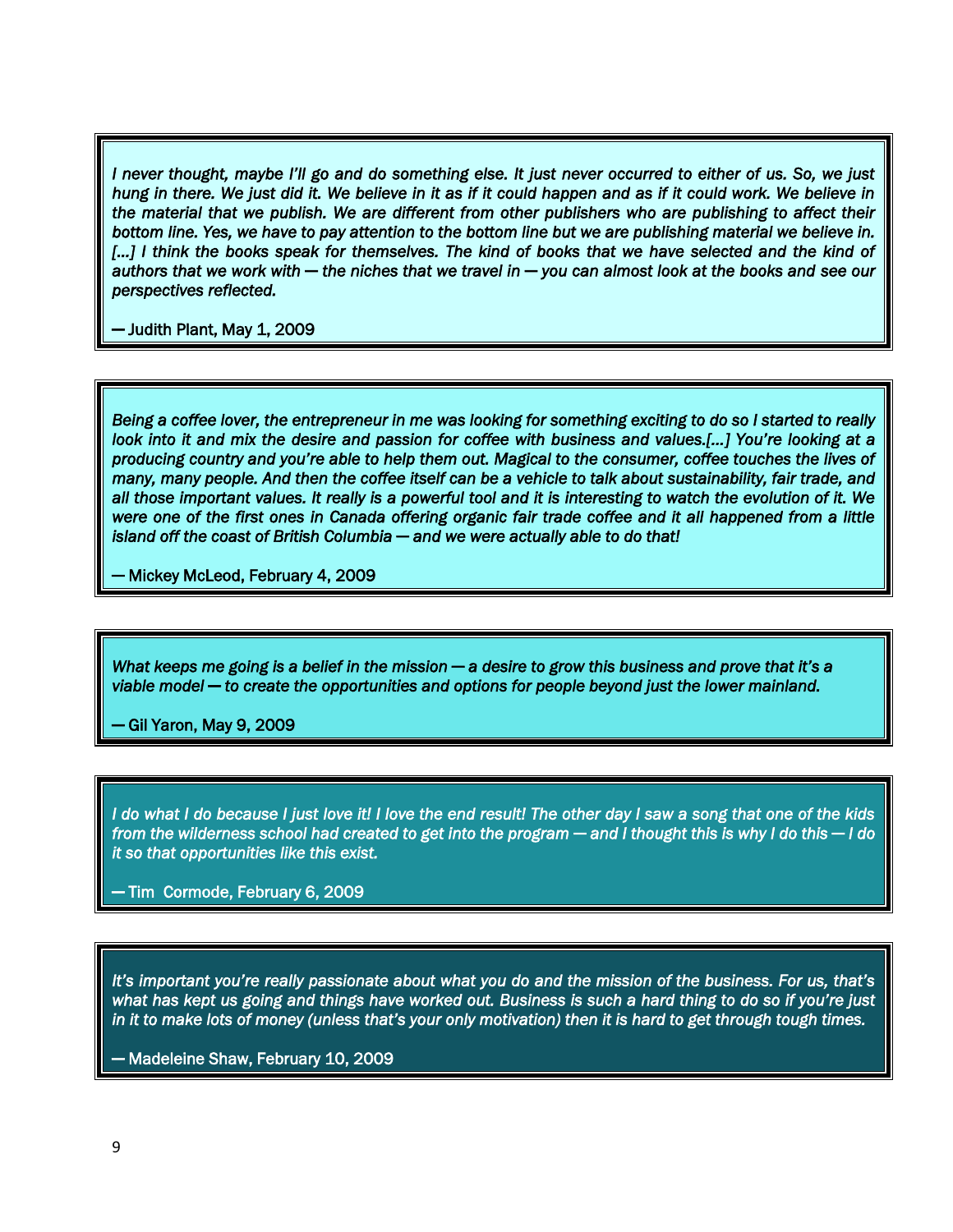*When the whole movement of natural and organic foods began back in the sixties, my peers and I were all really young with long hair and really long ideas ─ we wanted to go and change society. We were revolutionaries, you know, and people thought we were kind of crazy. Maybe we were, maybe that's what it takes.* 

*─* Arran Stephens, March 10, 2009

*We felt in our heart and our gut that this is the right thing to do. It was very tough. At the time, [ten years ago], it was gutsy to spend money we didn't have on sustainable technology but we were so committed. We simply think it's the right way of doing things.* 

*─* Eric Henry, May 6, 2009

#### *3. Attribute Three: Resolute in Mission and Consistent Across Mission*

The third theme revealed an unyielding commitment for the mission of the business or organization characterized by constant firmness and determination. The exemplars portrayed the ability to work hard, focus, and remain consistent in light of challenges or temptations, and showed the skill to follow through and persevere when bankruptcy loomed, customers would challenge their actions, or others' opinions threatened to distract. The tone of the voices of most exemplars heightened in sincerity as they spoke of these matters.

*You have to consider all steps along the way of business in order to be sustaining. It starts with production and goes all the way to the consumer. Each step of the way needs to be done correctly. […] You really have to be prepared to put in the time. I was working 20 hours a day for the first couple of years. You really have to learn, figure things out and learn more. You need to dig deep and don't take things for granted. […] If you really want to do it, then you have to step up to the plate and actually do it. You cannot compromise. Or pick one piece and do that well. Stick to it and be clear about that one channel and do it well.* 

─ Mickey McLeod, February 4, 2009

*I've always been committed to the long-term* ─ *having a long-term vision. A lot of Western businesses are set up with the objective to sell out. But there is another paradigm and that's to build it for generations. So our focus has not just been on the idealistic side of the business, but also on the bottom line and managing our cash flow and resources properly. So we did emphasize making a profit, but did not compromise our ideals.* 

─ Arran Stephens, March 10, 2009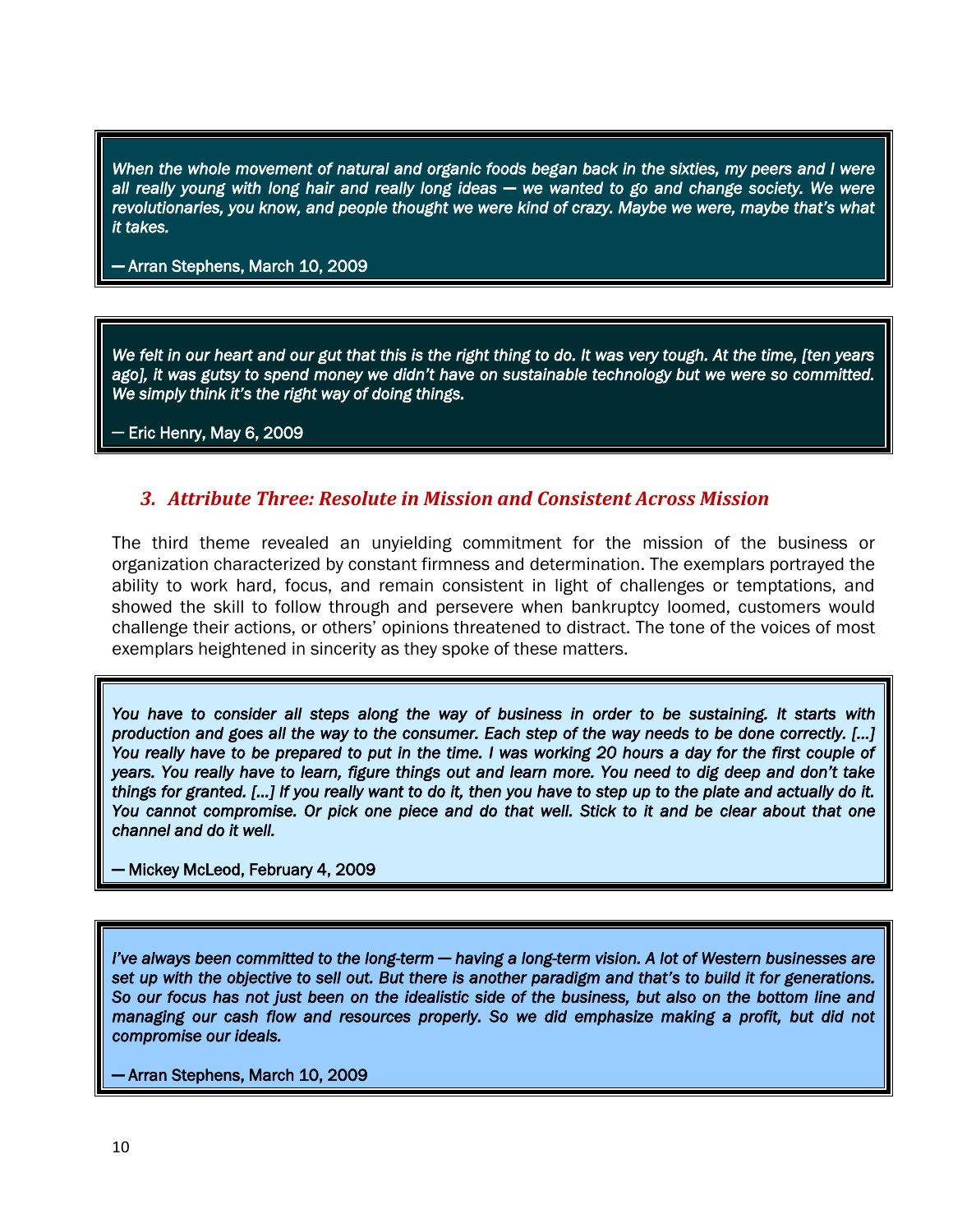We have created a mandate and are not wavering from it. We decided it had to be green, it had to be *dynamic, and everything had to be online. We didn‗t want to start out one way, with paperwork, documents, and everything else, and then have to switch it all over to another system later on. We have to stick to the mandate we've created for ourselves, and we have to always focus on our goal.* 

─ Brian Schindel, February 19, 2009

We often talk about the "SPUD" way which we often also equate to the hard way, because we always try *to do more than any of our counterparts. We are always working hard, and trying to figure out how we can push the envelope.* 

─ David Van Seters, March 13, 2009

*It's about being consistent. When you get into this business you accept a lifestyle — if you don't believe, it will show through. I think it's about ensuring that our product offers a consistent message. We are selling an environmentally responsible package. It wouldn't make sense for me to drive a hummer ─ it wouldn't make sense for us to be in a big high-rise tower and having banks of people and computers. My clients tell me, ‗We buy from you because you're so committed; you're so passionate about it.'* 

*─* Shannon Boase, April 29, 2009

*Social and environmental impact is so ingrained in our business now ─ it's just part of how we operate. We are committed to the core.* 

*─* Eric Henry, May 6, 2009

#### *4. Attribute Four: Like-minded Relationships and Transparent Relationships*

A fourth emerging theme shows the importance of relationships; relationships with like-minded individuals, long-term relationships, as well as open and transparent relationships. The ecopreneurs placed a lot of emphasis on acknowledging that without nurturing and caring for people, from the supply chain to employees to customers and everyone in-between, they would not have progressed to their respective points of achievement. It is interesting to note that many ecopreneurs described the necessity of being open and transparent in relationships as either a way of being authentic or trustworthy  $-$  or simply to build credibility. Some also said that being open and transparent helps educate employees and customers alike so that they can make better decisions.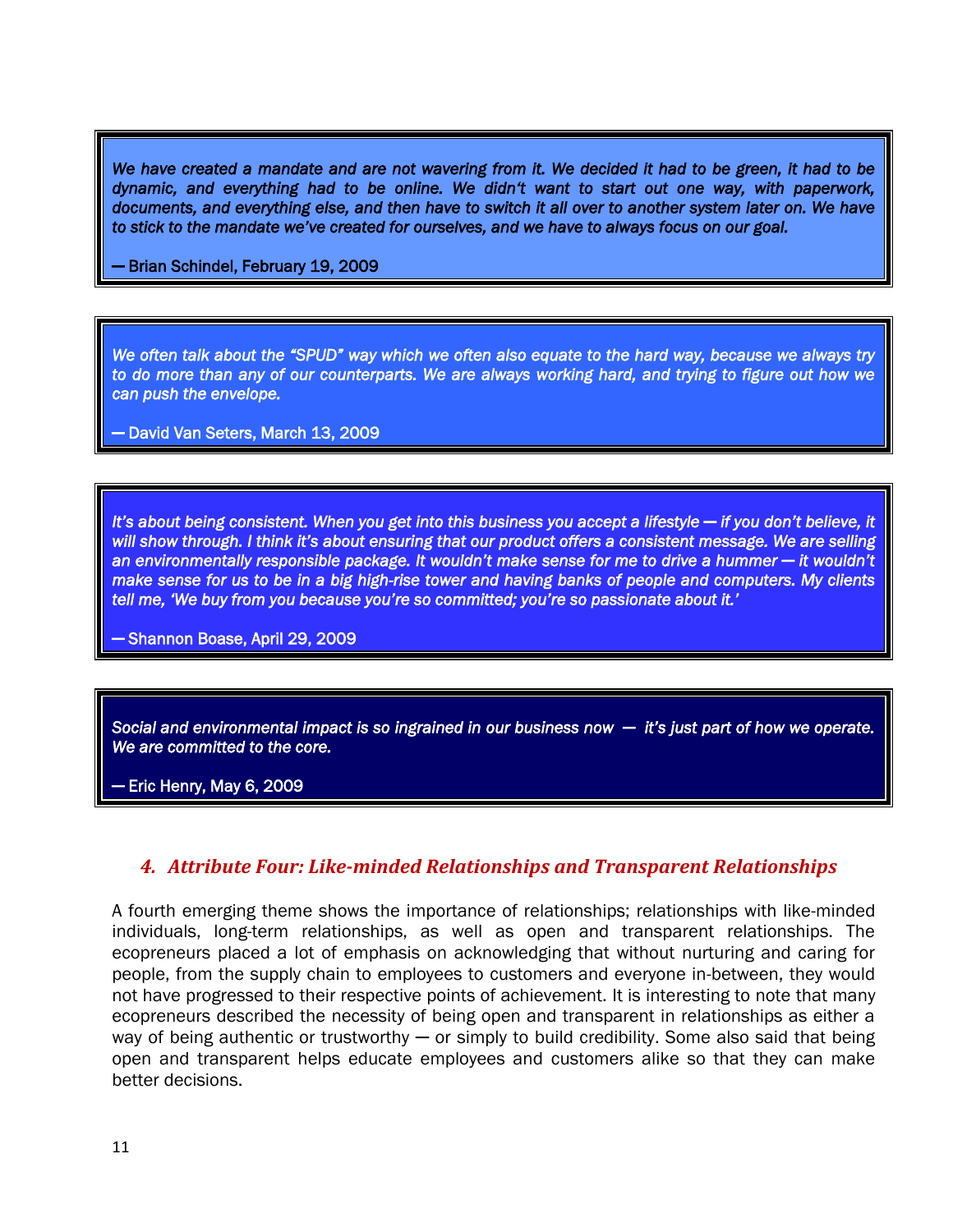*Our relationships with our customers are more like a conversation. We know about their lives, what they're doing, and what they're feeling. A sense of community around our customers, suppliers and partners is very important. [...] We really try to communicate the big picture and the details to our employees so that they understand and can develop appreciation for the challenges of running a business. It makes them feel a little bit more bought into what we're doing. It also empowers them to make good business decisions, because they're the ones who get the inquiries from people about donations, free product and advertising.* 

─ Madeleine Shaw, February 10, 2009

*When we interview people we always ask them about what they think about organic and fair trade, their attitude, to find out about their values. It is much easier if people understand and believe in what we're all about. If you don't get the right people on the team, then instead of moving forward you're stuck in debate.* 

─ Mickey McLeod, February 4, 2009

*We always try to remove barriers that may exist between different departments and we have pretty good open communication. We put a concerted effort into being transparent and improving two-way communication. [...] We have a very passionate, very loyal group of customers. I think one of the things that has drawn them to our brand is that they feel we are very authentic. We always try to share our values and they trust them. [...] We wouldn't be anywhere without our staff, our sales associates, our people. It's one big virtuous circle. We wouldn't be in business if it weren't for the farmers, and none of us would be here if it wasn't for the bounty of the earth. About a year ago, we bought our first organic farms in Saskatchewan. Not to cut out the farmers but to actually embrace them. So we partnered up*  with two organic farm families in the region to actually farm the land, and then we'd do a crop sharing. *They'd take two-thirds of the crop and we would take one third of the crop and then buy the rest. It's been a happy relationship thus far. [...] So taking care of all the people involved, from suppliers to customers to your employees – you have to take care of them – they make your company run.* 

─ Arran Stephens, March 10, 2009

*I think one of the key factors to our success has been the long-term nature of the assistance and the focus on hiring local people, and just the human interactions of connecting our US staff with our Central American staff and the families and the supporters here in the US. Either giving them the opportunity to directly see the work that's been happening, or doing the best job to convey the work to them through words and pictures.* 

─ Florence Reed, May 25, 2009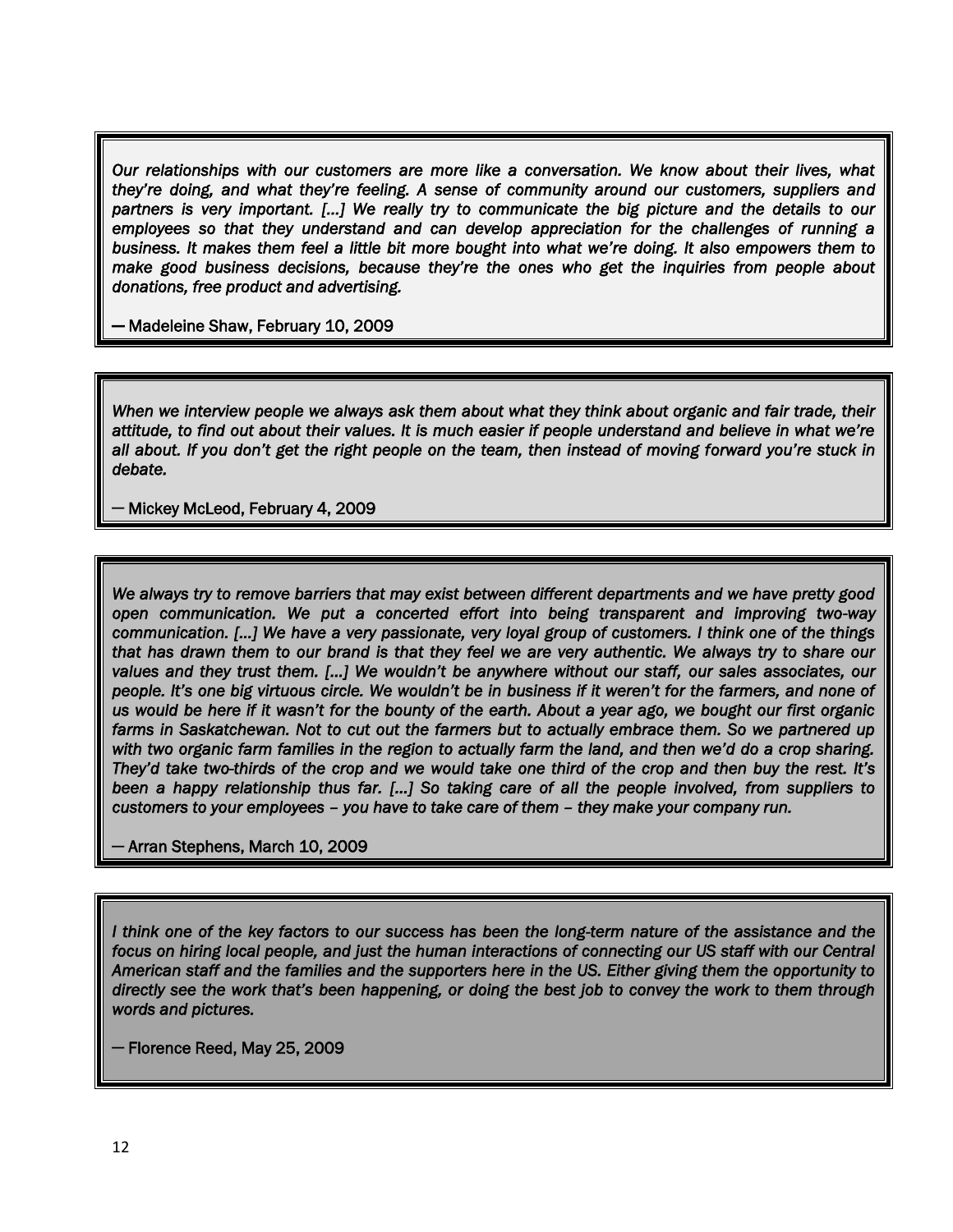*We found so many advocates along the way. Our interests in renewable energy, community gardens and what have you* ─ *it connects us to the community in a different way. People want to do business with us not just because of our products but also because of the way we do business. [...] We hire people who can do the job but also who understand what we do. We get a lot of good quality people because of how we do our business.* 

─ Eric Henry, May 6, 2009

*In our office, we have tried to work on the philosophy that if you can't hire family, you make the people you work with family. We cultivate the kind of relationships where we care about each other's lives. So we have the motto in our office that family is first, work is second.* 

─Judith Plant, personal communication, May 1, 2009)

*I am really big into truth. Truth in advertising, truth in fairness, and truth in everything you do. It's how I manage my relationships with my employees, with my investors, with my customers. People know when you're lying and people know when you're untruthful* ─ *you'll fail.* 

─ Shannon Boase, April 29, 2009

*For us to achieve a more consistent environment, it does require significant partnership to work together to make those things happen. I believe a huge part of sustainability is partnerships and collaboration. We*  listen and we spend a lot of time with our community partners to find out what their needs are and *working more effectively towards achieving common goals. [...] I think that long-term impact requires a good and consistent message that gets sent to our team that this is the way we operate. We want to give staff the ability to be independent thinkers, give them the ability to do what's necessary for the best interest of the organization, and allow them to do it in a way that feels right. For us this contributes enormously to our success because we have the team that wants to be there because of that. They like the fact that there is some free reign there to have those opportunities. I don't need to know where they*  are. If they are not there then I know they are doing what they need to be doing — I trust them. Trust is *huge and one of our main values. I believe this also defines long-term impact.* 

─ Tim Cormode, February 6, 2009

#### *5. Attribute Five: Learning for Life and Returning for Life*

The fifth and last common theme that emerged among the ecopreneurs interviewed was their continuous drive for personal growth and improvement and their urge to educate and share with others. They periodically expressed that when leading sustainable businesses, it is important to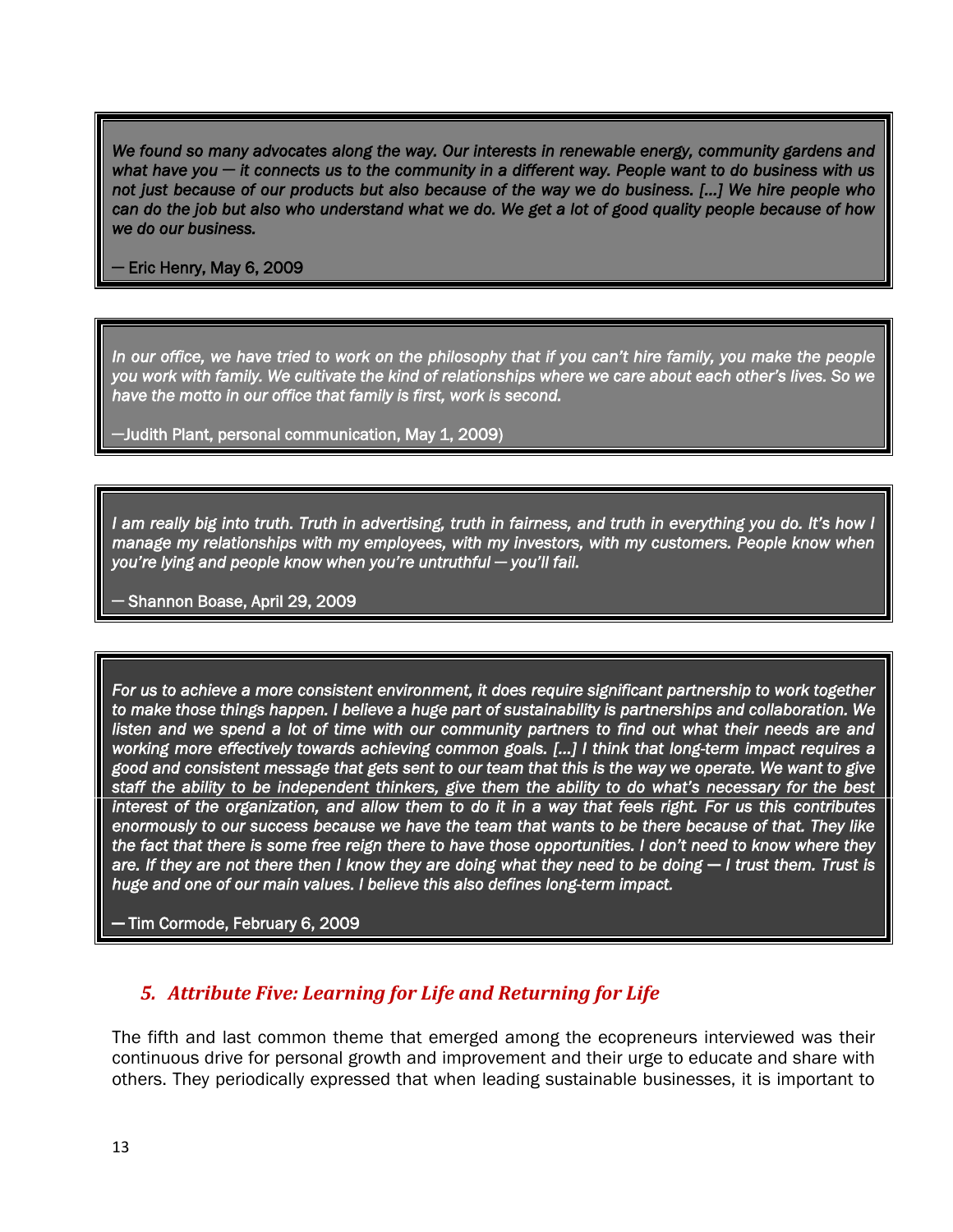always educate people and share with them so they understand the significance of actions. I observed during the interviews that most ecopreneurs were very keen to teach me more about their practices and history of their respective industries. It was fascinating to watch them do so with utter poise and expertise. The recurring words were, "research, you have to do your homework, you need to know the facts, and you have to look beyond the first layer if you want to survive this way of business." They were also very forthright in talking about their personal learning curves along the way, and some of the personal leadership and management challenges they encountered. I felt a strong sense of personal accountability and responsibility coming from all of them. I also felt they were highly aware of their strengths and weaknesses and constantly trying to improve their abilities to reach the next level of personal and professional development.

*It's been a huge learning curve for me. I had to learn how to be a manager and owner. That was certainly a challenge for me. I have always been self-motivated and driven by passion. So there was no problem on a personal level but I had to learn how to draw that out in others. [...] I want to do more public speaking to continue to grow as a person and be able to share. I think it is important. I think I can do a lot.* 

─ Mickey McLeod, February 4, 2009

*We informally mentor tons of fledgling women entrepreneurs. If we can be supporting other women in enterprise and make capitalism work for them, that gets us excited.* 

─ Madeleine Shaw, February 10, 2009

*What distinguishes us from other businesses is that we educate, and we provide awareness and alternatives. We don't just want to sell office supplies.* 

─ Gil Yaron, May 9, 2009

*Any kind of resistance that comes from employees is because they don't really understand. So I think the training we do really helps. We present information that speaks to the values that are most common to people, things that help them understand why what we do is applicable to their area. We help them understand how important their contribution is. [...] We felt that our biggest role would be that of educators, because there was so much ignorance with respect to organic and natural foods. We are doing what we can to educate farmers, policy makers, and the public.* 

─ Arran Stephens, March 10, 2009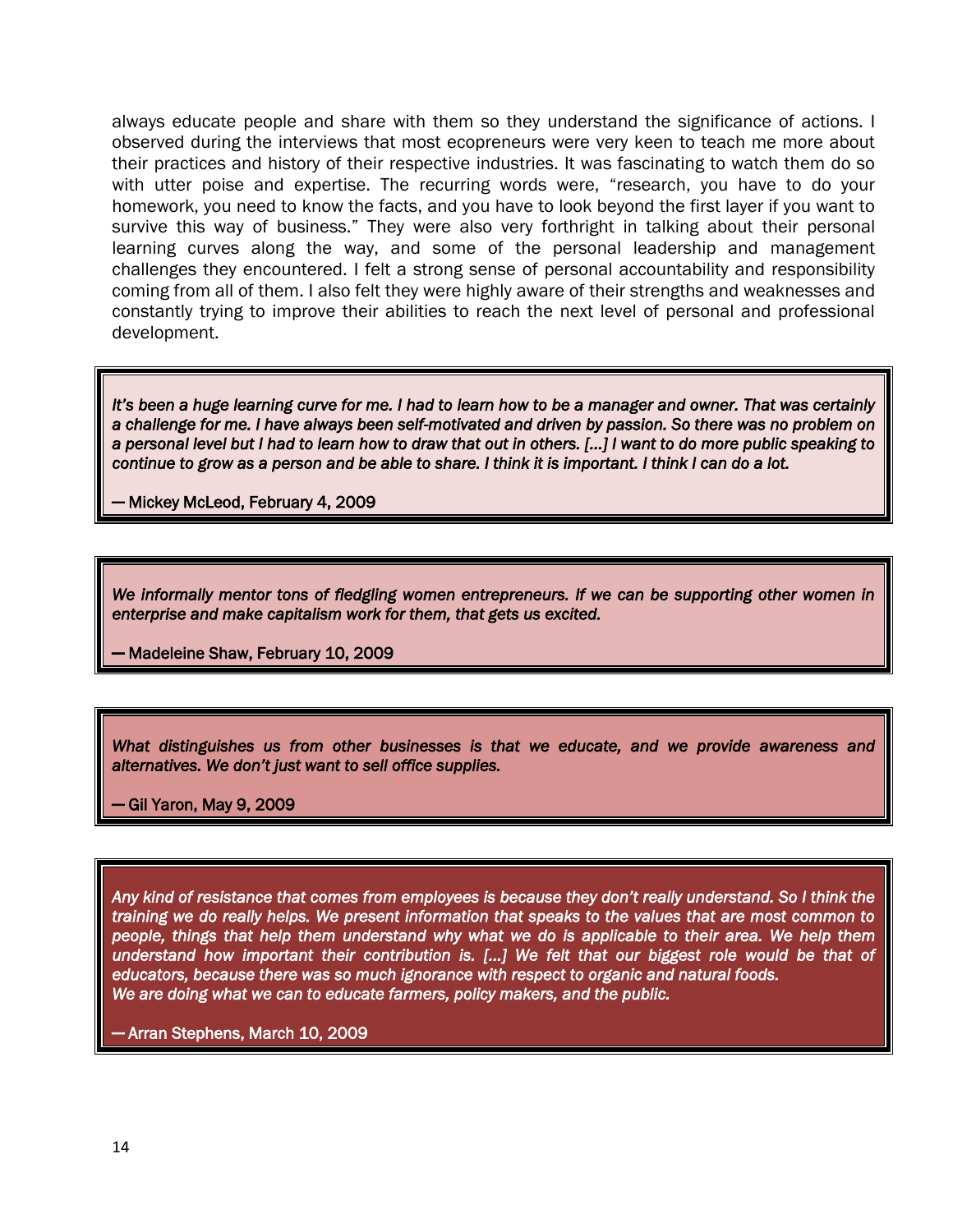*Sustainability is a journey not a destination. We had to spend a lot of time on making people understand that our product is not more expensive because we are making more money but because we're measuring external costs that typical businesses in the textile industry didn't have to measure, i.e., the social costs of outsourcing and laying off people, or the environmental costs of shipping stuff all over the globe.* 

─ Eric Henry, May 6, 2009

*We were the first one on the market, and everyone now asks our competitors how they compare to us. It makes me feel really good because it tells me that I have done my job right. I hope that I have educated my customers and the industry enough so that they know the questions to ask my competitors.* 

─ Shannon Boase, April 29, 2009

*I have a presentation of my philosophy that I now go out with and teach to businesses. I speak to them in their language. I speak to them in a business person's language and that way I can teach them that doing all those green things simply makes good business sense. [...] I had to keep trying to find ways to get people to understand from their hearts. That meant listening* ─ *listening with empathy and*  responding to their fears, their anxieties, and their excitement. I had to start with stage one to allow them *to understand what I understood about the environment, and what I was doing.* 

─ Robert Safrata, May 11, 2009

## **Communicating through Authentic Identity**

The more we understand who we are at the core, our identity, and the more we are aware of how our experiences are influencing our identity, the more accountable we can be for our actions, and the more objective we can be in our relationships (Covey, 1989). Phillip Vannini and Sarah Burgess (2009) argue that while we are all self-aware to some extent, the degree and accuracy of our self-awareness will differ. The ecopreneurs studied demonstrated an extremely high level of awareness of their self as expressed by the five common groups of attributes and the quotes given. They have clear and deeply rooted values that are coupled with sincere passion for their cause and unwavering commitment for their mission. They understand the importance of relationships and that nurturing relationships is a key factor in contributing to their success. Furthermore, they are not afraid of transparency in all their interactions. They have a need for continuous growth and improvement and at the same time want to share their experiences and knowledge with others because educating and giving back is important to them. In addition, they are self-motivated and driven by meaning. Ultimately, they strive to make a positive contribution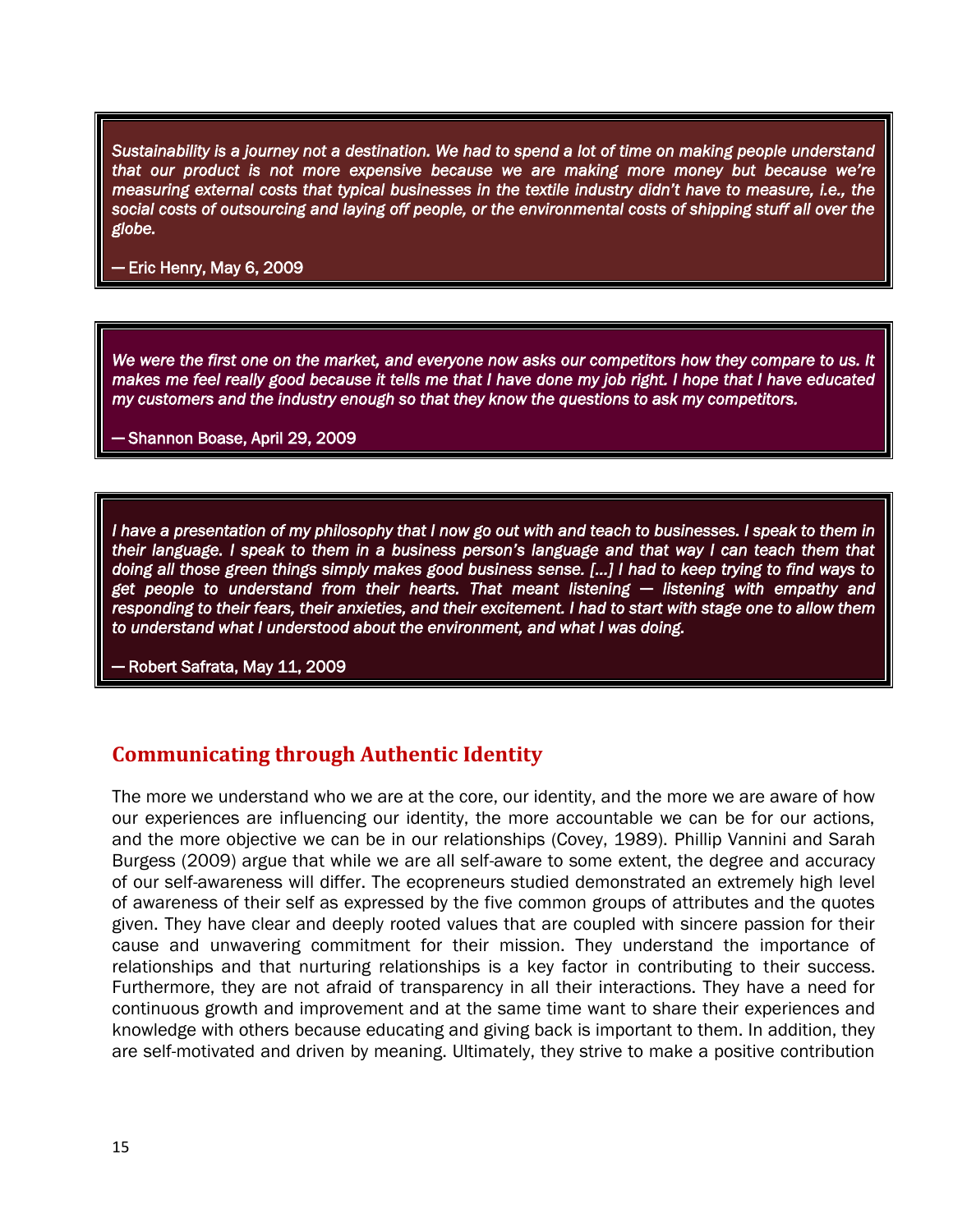beyond their existence. I would argue then that these five groups of common attributes shape a larger concept of *authentic identity.* 

## **The Role of Identity**

The Communication Theory of Identity provides an interpretive framework of how identity relates to the study's findings and how the findings in turn, lend support to the premise of CTI. The findings revealed that the role model ecopreneurs continuously strive to make their actions align consistently across the four levels of identity: alignment with themselves, in relationships, within and across stakeholder groups, and in the daily execution of their activities and business operations. What is apparent from the findings as they relate to identity is that the ecopreneurs' businesses or organizations are actually a reflection of themselves. Their life's work to establish and sustain their businesses or organizations is consistently in line with whom they are as individuals, what is important to them, and how they can best share it with the rest of the world. Steven Hitlin (2003) says that it is a commitment to our values that shapes our personal identity. The more the ecopreneurs develop their businesses or organizations, the more it reaffirms who they are at the core, and the more it forms their identities because they have to walk the talk in every decision made and action taken. The examplars have elected to take careful steps to ensure they are aligned with the four levels of identity. They ensure that their businesses or organizations align with their core values; they take every opportunity when building relationships with others to share their ideals, passion, and knowledge; they hold themselves accountable across all stakeholder groups; and, most profoundly, they do not deviate from their course. Most importantly, because their businesses or organizations are reflections of who they truly are, they strive to make every decision at every level consistent. They not only pursue this type of uniformity in decision-making because it is the right thing to do, but because it is truly the only way they know how to do it.

## **The Role of Authenticity**

As introduced in the literature review and as the data has revealed, *authenticity* as part of the exemplar ecopreneur's personal identity is significant and ostensibly inseparable. According to Joshua Guilar (2008), the Greek etymology of "authenticity" translates to "self" and "teaching oneself or others." The high awareness of self and the need for learning and returning for life are evident in the findings, as are the qualities of self-motivation and meaning, which, according to Andrew Weigert (2009), are also indications of authenticity. Furthermore, the ecopreneurs emphasized the importance of nurturing their relationships as a key success factor, which Martin Buber (1965) says is integral to achieving an authentic self. He contemplates that we all have the possibility to attain authentic human existence through continuous self-discovery and invention, and through the help we as individuals give each other in our relationships. These findings are consistent with Bill George's (2003) idea of authentic leadership. The attributes he lists include leading with purpose, meaning, and values; being consistent and self-disciplined in all actions; being unwilling to compromise on values, and demonstrating a dedication to lifelong personal growth. Authentic leaders "are more interested in empowering the people they lead to make a difference than they are in power, money, or prestige for themselves" (George, 2003, p. 12).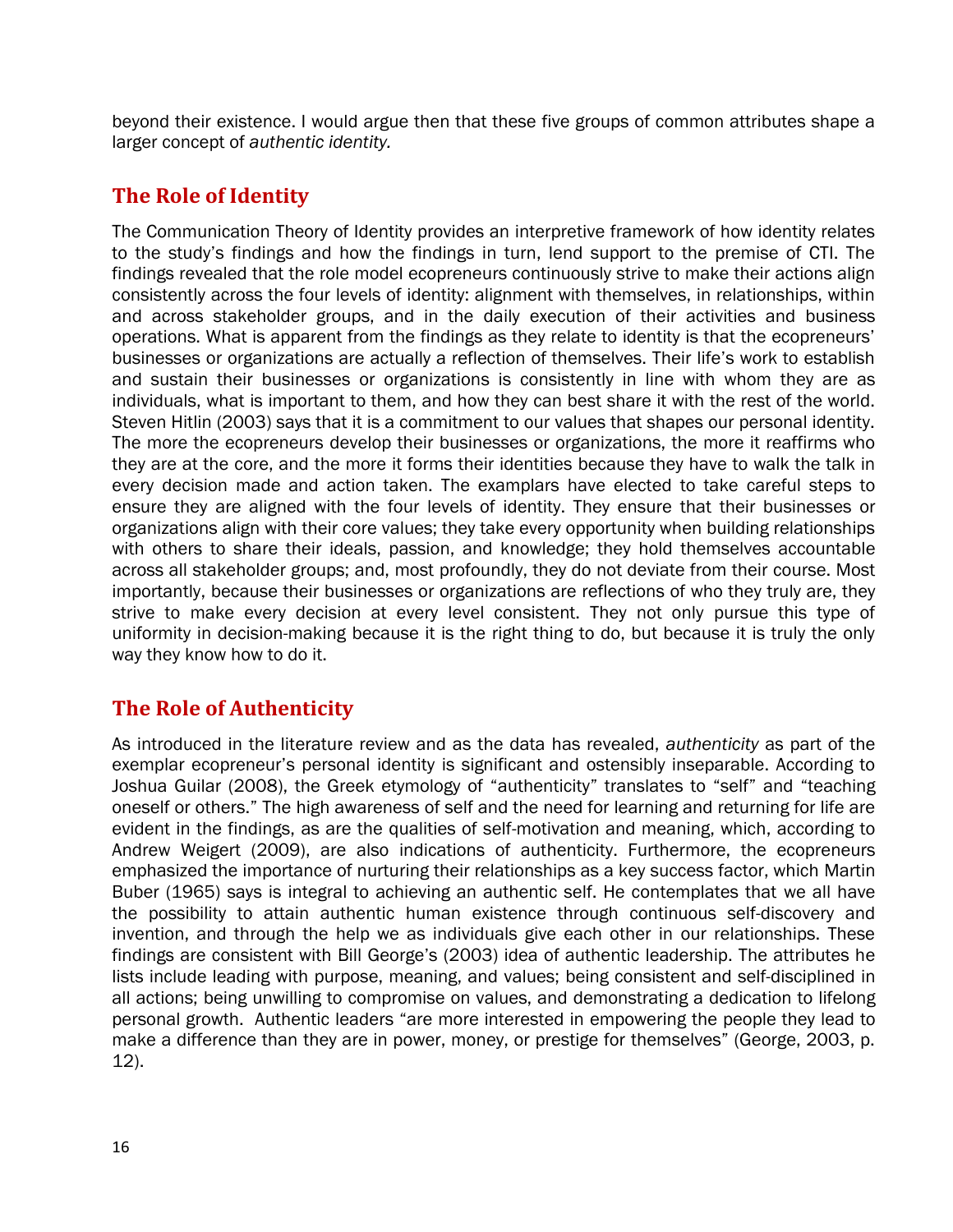## **Narrowing Identity Gaps through Authentic Identity**

Eura Jung and Michael Hecht (2004) encourage that finding ways to further the reduction of identity gaps will significantly strengthen both the applied and scholarly aspects of the Communications Theory of Identity. The finding of the overarching theme of authentic identity as the essence of how successful ecopreneurs communicate furthers CTI because it shows how it is possible for ecopreneurs to narrow identity gaps. Phillip Vannini and Sarah Burgess (2009) explain that knowing ourselves means recognizing when our actions align or contradict who we are and for what we stand. A greater sense of awareness enables better alignment and multiplies the chances we have to affirm and be true to our identity. They believe that without this level of awareness, the experience of authenticity does not exist. Successful ecopreneurs, then, possess the requisite awareness, ability, and willingness to constantly strive to remove contradictions and inconsistencies to narrow identity gaps across the four layers of identity. They strive for congruence through seamless alignment of identity in all interactions. The more consistency they achieve, the smaller the gap, and the closer they are to using authentic identity as a successful means to communicate.

## **Recommendation for Further Study**

My study, analysis, and discussion have centered on the learning of stage five ecopreneurs. However, I did include three interviews with stage four ecopreneurs. The only difference seemed to be that they did not originally start out as TBL businesses or organizations. Further studies need to be conducted with stage four ecopreneurs to confirm this notion. Additionally, this study is limited in scope as it focused solely on successful ecopreneurs — some of the best case scenarios. To supplement this research and further the understanding of how ecopreneurship can be fostered, it is necessary to also disseminate the stories and lessons learned from those would-be ecopreneurs who were unsuccessful in launching their businesses (Schaper, 2005).

#### **Recommendation and Conclusion**

At the end of each interview, the exemplars were queried as to how they would advise aspiring ecopreneurs. Their answers confirmed what they already revealed in their accounts which embodied the five groups of common attributes that consequently emerged and formed the overarching theme of authentic identity. In order to achieve authentic identity, ecopreneurs must fully understand and live by their values; they need to believe in the cause and be absolutely passionate about it; they need to walk the talk consistently and with focus and conviction; they need to cultivate like-minded, transparent and long-lasting relationships; and lastly, they need to aspire to constantly learn and grow, and share their knowledge with others. "The instrument of leadership is the self, and mastery of the art of leadership comes from mastery of the self" (Kouzes and Posner, 2007, p. 344). As reiterated by various exemplars, ecopreneurs must always conduct more research and always work harder and do their homework; they can never neglect to peel back several layers to see what is underneath. Just as Phillip Vannini and Sarah Burgess (2009) argue, we are all self-aware to some extent, but the levels vary. As this study shows, the more we can strive to increase our awareness, the better able we are to narrow our identity gaps and to achieve authentic identity. Aspiring ecopreneurs must therefore strive for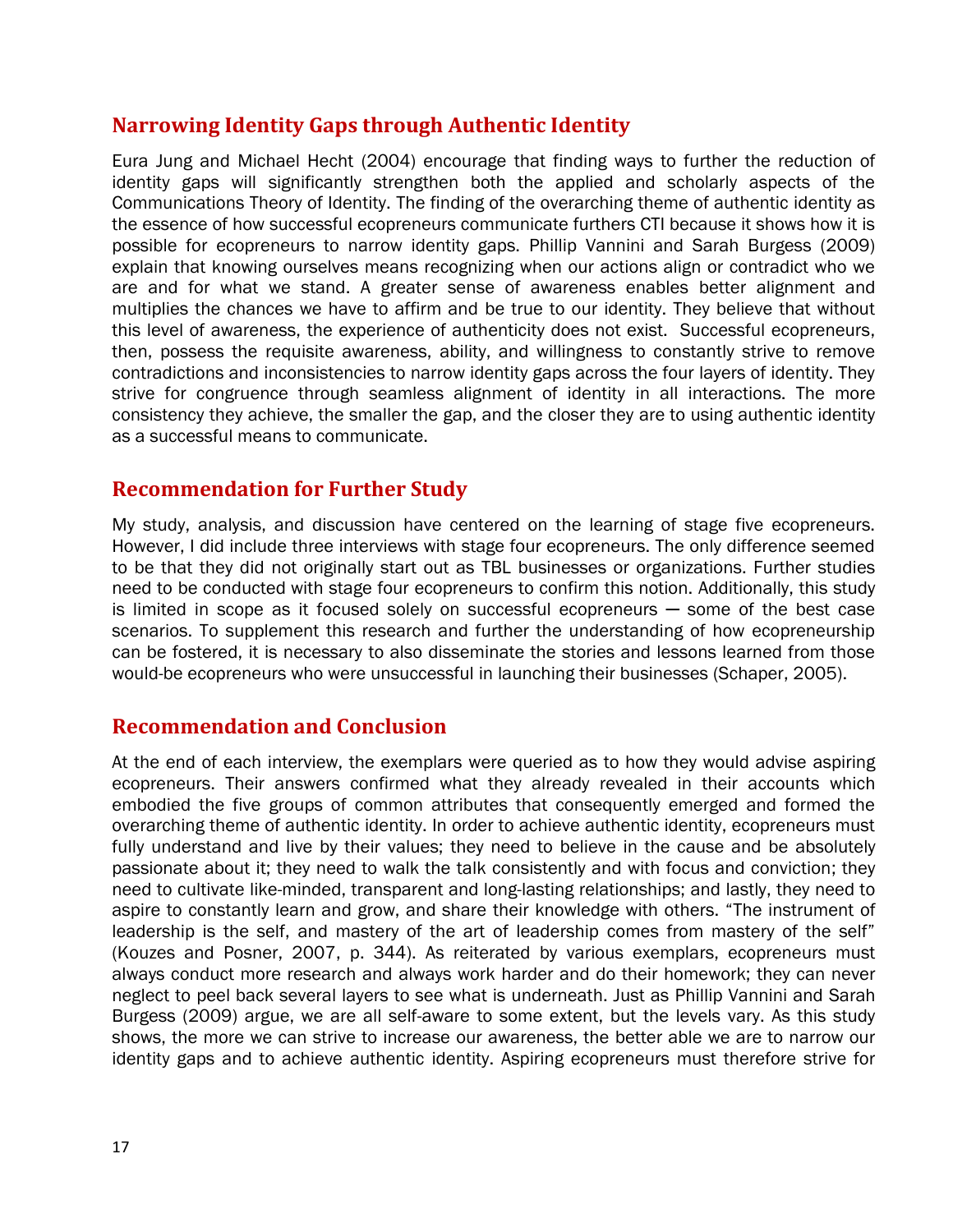congruence among the four layers of identity, to continuously and consistently develop the understanding of themselves, their relationships with individuals and groups, and their actions.

Over 98 percent of companies in North America are small to medium-sized businesses and only a fraction of those are TBL businesses run by stage five ecopreneurs as revealed by this research. Most of these businesses have neither the "money or resources, nor the time to adequately share their sustainability expertise and stories, even if they are exemplary. They need help" (Willard, 2005, p. 7). As established by this study, understanding ecopreneurs and their practices and adding to the scarce body of academic literature on ecopreneurship are critical because ecopreneurship  $-$  in light of the alarming economic and environmental outlook  $-$  is establishing itself as a considerable area of business activity and influence for a sustainable future (Schaper, 2005). As one of the early pioneers and leaders of ecopreneurship in Canada opined:

*Believe in what you're doing, make sure you're honest with yourself, pursue something that's important to you, and surround yourself with smart, like-minded people. The bottom line for me is that I can't imagine going through life not enjoying what I do. I mean, I just love this. I love being an entrepreneur, I love being in a business that aligns my values with what I'm doing on a daily basis, I love the fact that we're making a difference, I love the fact that we're able to make a difference and do well financially, and I love the fact that we can prove that a social purpose business can be successful.* 

─ Michael Jantzi, June 5, 2009

#### **References**

Buber, Martin (1965). The social and the interhuman. In J. Stewart (Ed.), *Bridges not walls* (pp. 684 – 695). New York, NY: McGraw-Hill.

Charmaz, Kathy (2006). *Constructing grounded theory*. London: Sage Publications Ltd.

- Covey, Stephen R. (1989). *The 7 habits of highly effective people: Powerful lessons in personal change*. New York, NY: Free Press.
- Darling, John. R., Keeffe, Michael J., & Ross, John K. (2007). Entrepreneurial leadership strategies and values: Keys to operational excellence. *Journal of Small Business & Entrepreneurship, 20(1), 41.*
- Dixon, Sarah E. A., & Clifford, Anne (2007). Ecopreneurship a new approach to managing the triple bottom line. *Journal of Organizational Change Management, 20*(3), 326-345.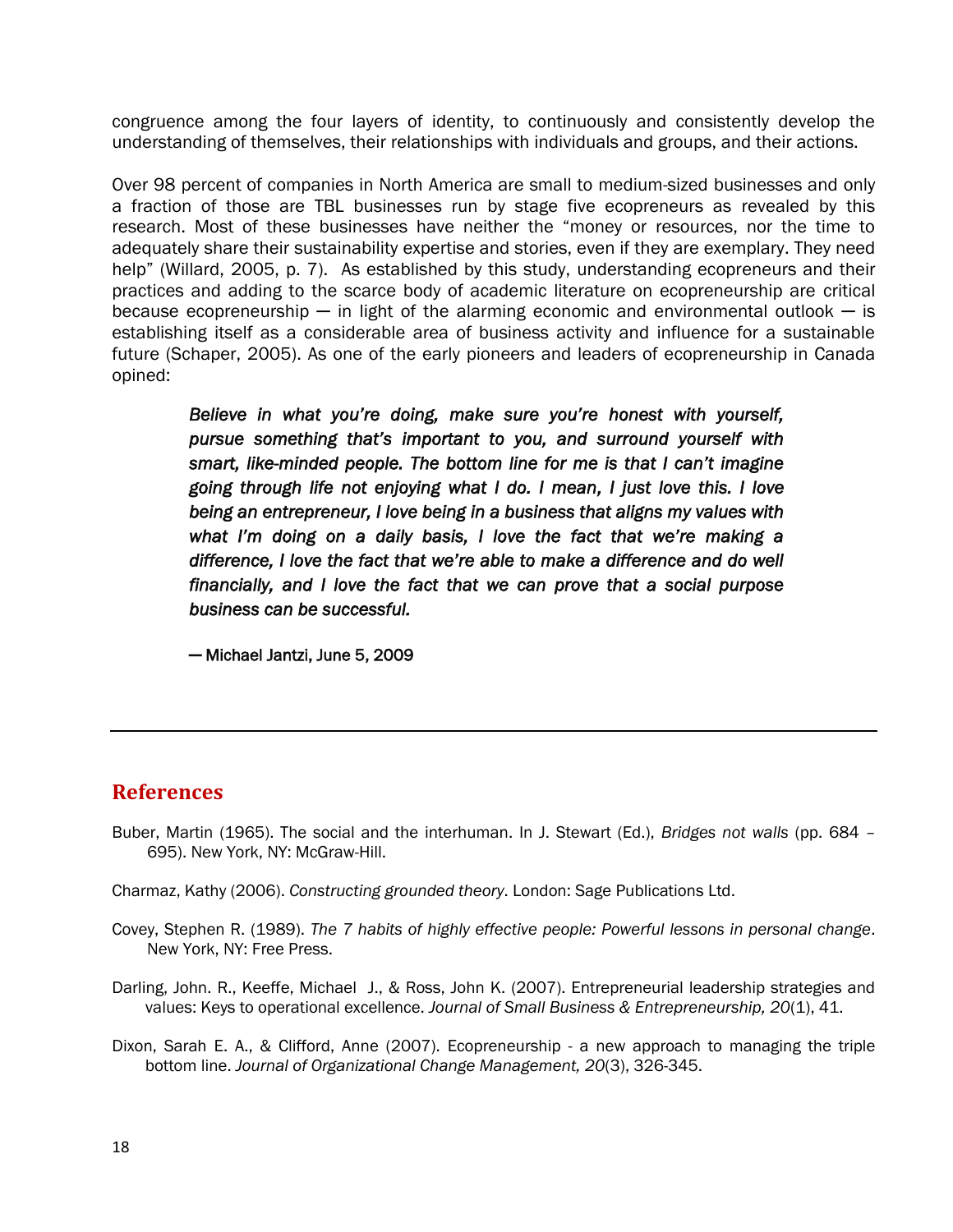- Elkington, John (1997). *Cannibals with forks: The triple bottom line of 21st century business*. Gabriola Island, BC: New Society Publishers.
- Ferrara, Alessandro (2009). Authenticity without a true self. In P. Vannini & P. Williams (Eds.), *Authenticity in culture, self, and society* (pp. 21-35). Surrey, England: Ashgate Publishing Limited.
- Finlayson, Jock A. (2009). Charting the green economy. *Environment & Energy Bulletin*, *1*(2). Retrieved May 9, 2009 from [http://www.bcbc.com/Documents/EEBv1n2.pdf.](http://www.bcbc.com/Documents/EEBv1n2.pdf)
- George, Bill (2003). *Authentic leadership: Rediscovering the secret to creating lasting value.* San Francisco, CA: Jossey-Bass.
- Gibbs, David (2009). Sustainability entrepreneurs, ecopreneurs and the development of a sustainable economy. *Greener Management International,* (55), 63-78.
- Goffman, Erving (1963). *Stigma: Notes on the management of spoiled identity*. New York, NY: Simon & Schuster Inc.
- Guilar, Joshua (2008). *The power of authenticity*. Camarillo, CA: DeVorss & Company.
- Hecht, Michael, Warren, John, Jung, Eura, & Krieger, J. (2005). The Communication Theory of Identity. In W. B. Gudykunst (Ed.), *Theorizing about intercultural communication*. Thousand Oaks, Calif.: Sage Publications.
- Henriques, Adrian, & Richardson, Julie (2004). *The triple bottom line: Does it all add up?* London: Earthscan.
- Hitlin, Steven (2003). Values as the core of personal identity: drawing links between two theories of self. *Social Psychology Quarterly*, 66*(2)*, 118-137.
- Isaak, Robert (2002). The making of the ecopreneur. *Greener Management International,* (38), 81-91.
- Jung, Eura, & Hecht, Michael L. (2004). Elaborating the communication theory of identity: Identity gaps and communication outcomes*. Communication Quarterly,* 52*(3),* 265-283.
- Kouzes, Jim M., & Posner, Barry Z. (2007). *The leadership challenge* (4th ed.). San Francisco: Jossey-Bass.
- Linnanen, Lassie (2002). An insider's experiences with environmental entrepreneurship. *Greener Management International,* (38), 71-80.
- Nurmi, Raimo, & Darling, John (1997). *International management leadership: The primary competitive advantage*. New York: International Business Press.
- Rivers, Nic, & Sawyer, Dave (2008). *Pricing carbon: Saving green. A carbon price to lower emissions, taxes and barriers to green technology*. Vancouver: David Suzuki Foundation.

Savitz, Andrew W. (2006). *The triple bottom line*. San Francisco: Jossey-Bass.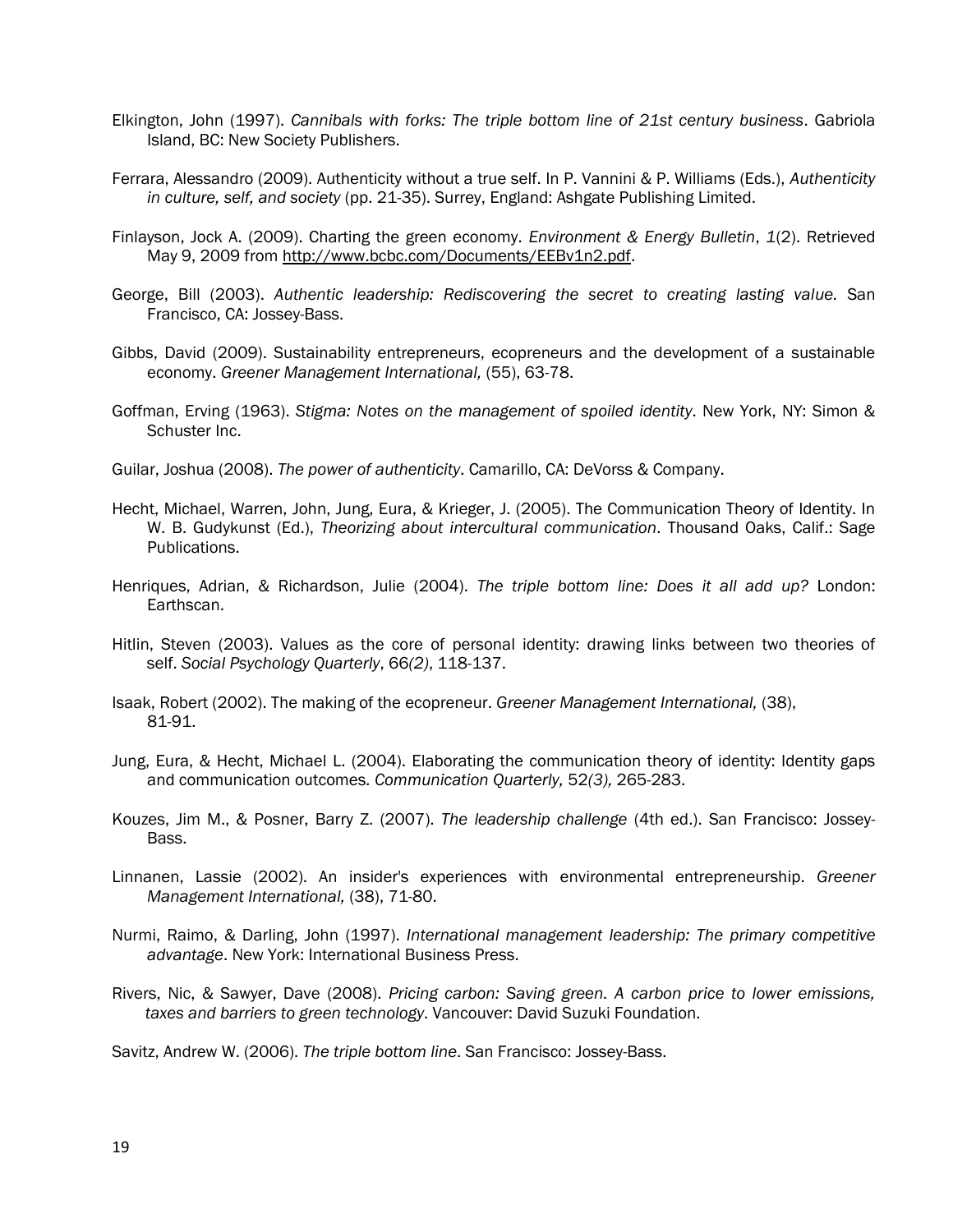- Schaltegger, Stefan (2002). A framework for ecopreneurship. *Greener Management International,* (38), 45-58.
- Schaper, Michael (2002). The essence of ecopreneurship. *Greener Management International,* (38), 26- 30.
- Schaper, Michael (Ed.). (2005). *Making ecopreneurs: Developing sustainable entrepreneurship*. Hampshire, England: Ashgate Publishing Limited.

Tamir, Yael (1996). The quest for identity. *Studies in Philosophy and Education*, (15), 175-191.

- Vannini, Phillip & Burgess, Sarah (2009). Authenticity as motivation and aesthetic experience. In P. Vannini & P. Williams (Eds.), *Authenticity in culture, self, and society* (pp. 103 – 119). Surrey, England: Ashgate Publishing Limited.
- Vannini, Phillip, & Williams, Patrick (Eds.). (2009). *Authenticity in culture, self, and society*. Surrey, England: Ashgate Publishing Limited.
- Walley, (Liz) E. E., & Taylor, David W. (2002). Opportunists, champions, mavericks...? *Greener Management International,* (38), 31-43.
- Weigert, Andrew J. (2009). Self authenticity as master motive. In P. Vannini & P. Williams (Eds.), *Authenticity in culture, self, and society* (pp. 37-50). Surrey, England: Ashgate Publishing Limited.
- Willard, Bob (2002). *The sustainability advantage: Seven business case benefits of a triple bottom line*. Gabriola Island, BC: New Society Publishers.
- Willard, Bob (2005). *The next sustainability wave: Building boardroom buy-in*. Gabriola Island, BC: New Society Publishers.
- Woodruff Smith, David (2008). In Stanford Encyclopedia of Philosophy. Retrieved June 21, 2009, from <http://plato.stanford.edu/entries/phenomenology/>

## **Author Biography**

Chantal Schauch, MA, BCom, is a social entrepreneur, communications consultant, and Founder and President of ImmerseUs Communications in Vancouver, British Columbia [\(www.immerseus.com\)](http://www.immerseus.com/).

Specializing in strategic communications, network cultivation, partner relations, and project management, she works with select entrepreneurs, businesses and non-profit organizations on ventures and initiatives for social and environmental change. Chantal has extensive communications experience in a variety of industries including financial services, insurance, venture cap, sustainable packaging, post-secondary education, personal development, and nonprofit. One of her current highlight engagements is the network cultivation across Greater